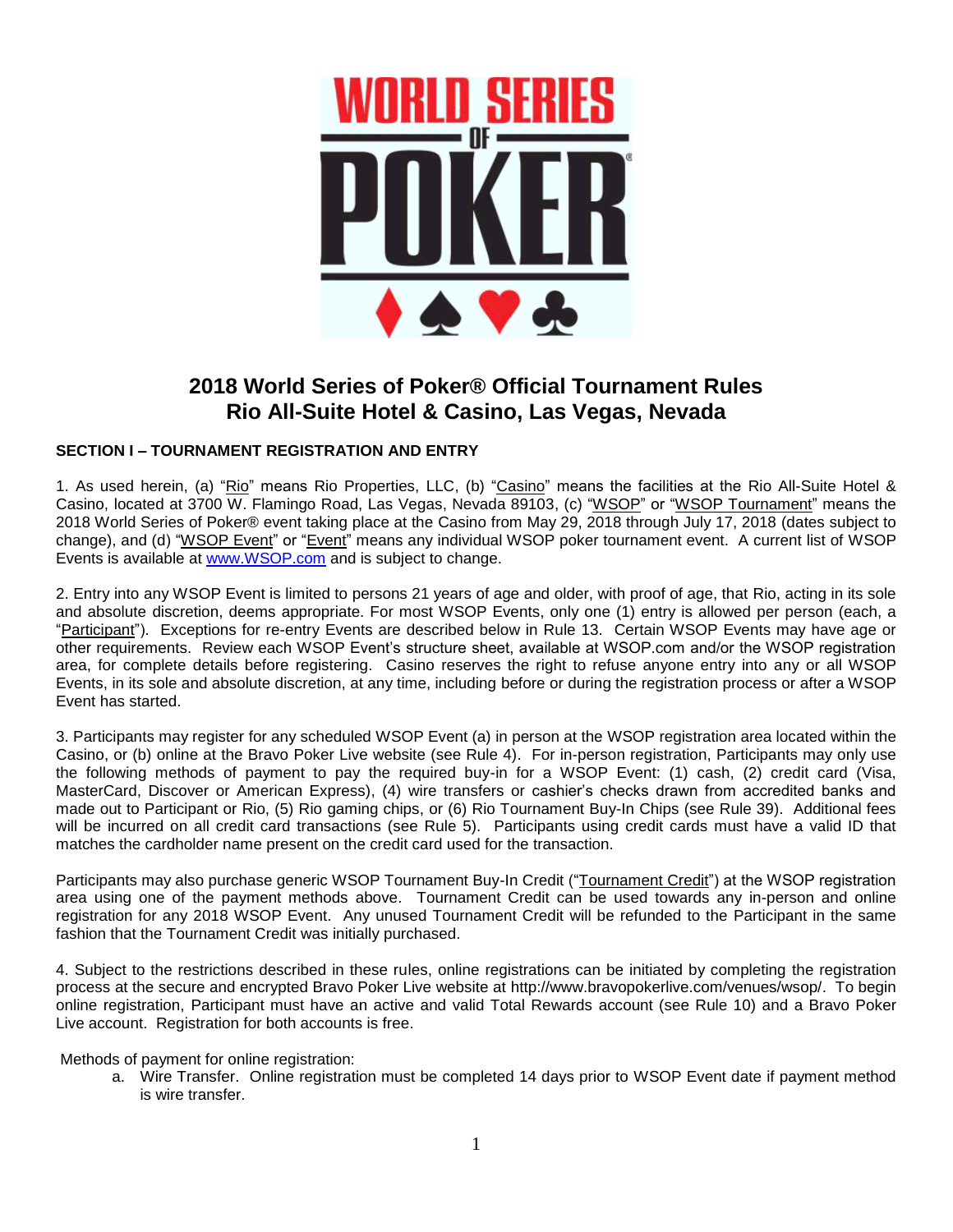- b. Cashier's Check. Online registration must be completed 14 days prior to WSOP Event date if payment method is cashier's check.
- c. Credit Card Authorization. First time credit card registration requires an in-person verification process. After registering online, Participants must present the credit card used for registration payments along with a valid ID at the WSOP registration area. The name on the ID must match the name on the credit card. Please allow at least one hour prior to the WSOP Event start time for first-time credit card registrations. Once a Participant (i) has completed their initial online registration and paid via credit card and (ii) has completed their initial in-person identification and credit card verification at the Rio, the Participant may register for additional WSOP Events online using the same previously-verified credit card. Once registered, a Participant may pick up their ticket at the WSOP registration area or may print a ticket at a WSOP kiosk. A map showing the locations of the Kiosks at the Casino, including any ADA accessible machines, can be found at [www.wsop.com.](http://www.wsop.com/) Credit card registrations have a \$10,000.00 maximum per Event. As an example, Participant may use a credit card to register for the \$10,000.00 Main Event and the \$1,500 Monster Stack Event, but a Participant may not use a credit card to register for the \$50,000.00 Player's Championship Event.

All online registrants must finalize their registration on site at the WSOP registration area. Complete instructions can be found at [www.bravopokerlive.com/venues/wsop/.](http://www.bravopokerlive.com/venues/wsop/) Online-registered Participants must present current valid and unexpired photo identification (passport, driver's license, state identification card, or military identification card) acceptable to Rio in person at the WSOP registration area to complete the registration process and to obtain their table and seat assignments (see identification requirements in Section 9 below). For first time online registrations, Participant must arrive at least one hour prior to the WSOP Event start time to verify identity and complete the registration process. Participants wishing to apply the payment to a WSOP Event other than what was selected during online-registration must do so in person at the Casino or must follow the cancellation process described in #21 and then register for desired Event.

5. Fees: The payment required for participation in any WSOP Event is the full amount of the Event's entry fee, which includes an administrative fee to cover necessary WSOP staffing, materials and related administrative costs. There are additional fees applicable to online registration and the chosen method of payment. There will be a \$3.00 processing fee added to each Event transaction for using Tournament Credit, the online registration system or if using a credit card to register in-person. In addition, there will be a 2.95% fee if Participant uses a Visa, MasterCard or Discover card to register, or a 3.95% fee if Participant uses an American Express card to register. Fees subject to change. In addition, anyone who uses a wire-transfer or cashier's check is subject to any fees their bank imposes. None of these abovementioned additional fees are paid to the WSOP or Rio. These are typical fees used in the payment processing industry for online transactions of this nature, by the vendors and providers of these services. Participant is responsible for payment of full registration amount and all registrations fees.

6. Third-party registrations for Participants are not permitted unless submitted by official WSOP sponsors, official WSOP promotional partners, or official WSOP product licensees. For more information regarding third-party entries, please contact Simone Ricci by email at sricci@Caesars.com.

7. Rio may limit the number of entries into any WSOP Event and may award entries into any Event through any means it deems appropriate. Rio intends to award a limited number of entries through satellite tournaments, third-party marketing arrangements and or other promotional activities in its sole and absolute discretion. Rio will add the required entry fee(s) to the applicable prize pools.

8. Participants are responsible for payment of any and all taxes, licenses, registrations and other fees associated with Event registration.

9. Participants must show their current, valid, and unexpired photo identification (passport, driver's license, state identification card, or military identification card) acceptable to Rio at the WSOP registration area and Will Call/WSOP FasTrac. If a Participant is not a U.S. citizen, Participant must have one of the following that is current, valid, and unexpired: passport, foreign government issued Driver's License (License must have a photograph, date of birth, and a valid expiration date), Consular ID or Matricula Consular Card (Mexico only), or alien registration card is required. If the current, valid, and unexpired photo identification does not include a physical address, a second form of ID that indicates physical address will be required. This second form of ID can be a driver's license, utility bill, credit card statement, etc. For persons registering via the online registration process using a credit card (as described in Rule 4), they must present the credit card they used for payment when they complete the in-person verification.

10. A Participant must be a Total Rewards® member prior to registering for any WSOP Event, satellite event, side event, or live-action game. Total Rewards registration is free. Participants may register online at [www.totalrewards.com](http://www.totalrewards.com/) or in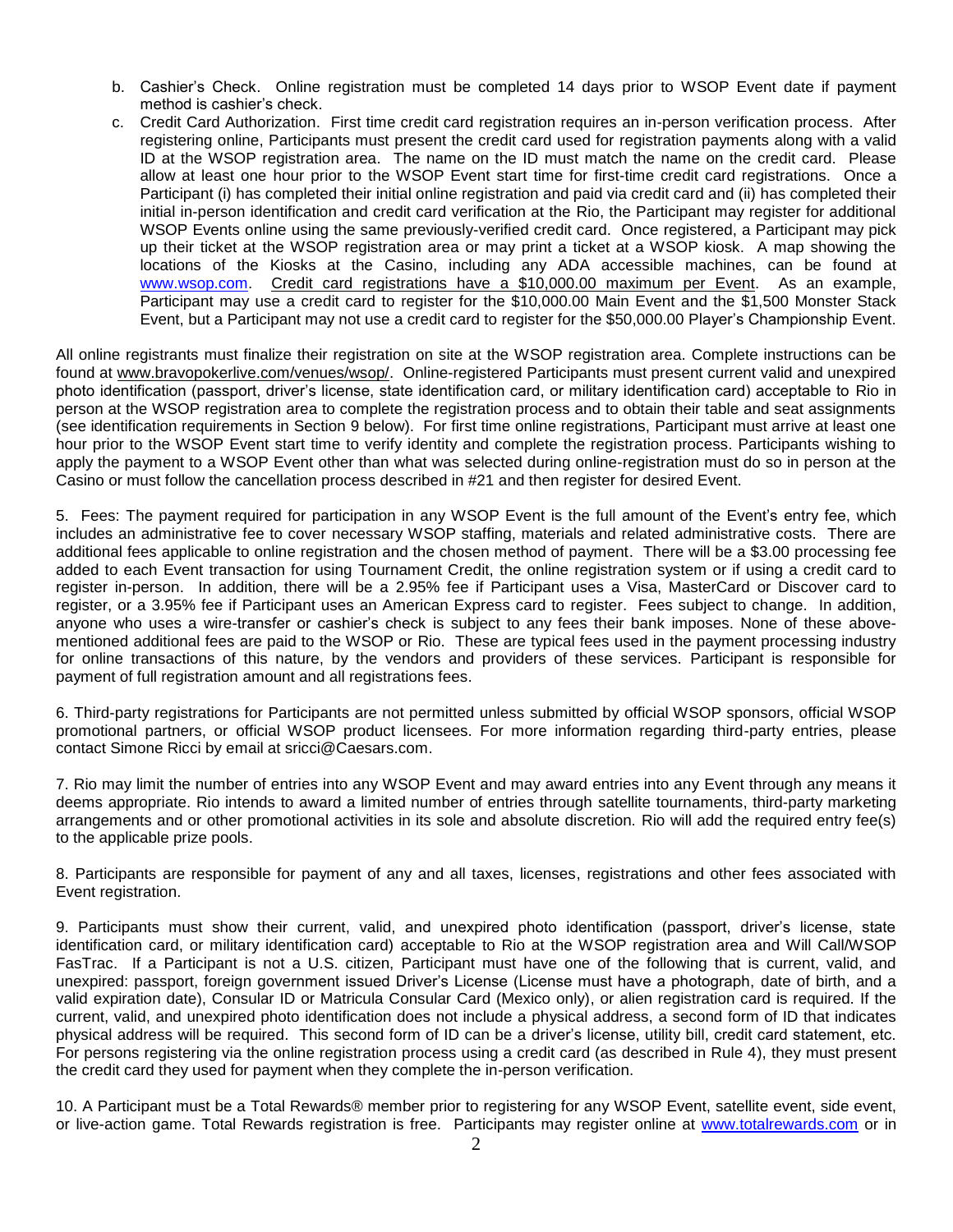person at (a) the Total Rewards Desk located in the Rio Convention Center Rotunda, (b) the Total Rewards Center in the casino area of the Casino, or (c) any other Total Rewards Center located at a Caesars-affiliated casino property.

11. Participants are responsible for checking their Event entry receipts before they leave the registration window. All changes by Participants must be made before the start of any Event.

12. Late registration is open until the end of the level specified on the structure sheet for that applicable Event. If there is a scheduled break at the end of the registration period for any Event, registration will remain open until the Event resumes play.

13. Re-entry is allowed as specified on the structure sheet for the WSOP Event. Participants may re-enter these Events by registering at the WSOP Registration area or through the online registration system. Participants must have zero (0) chips remaining to re-enter, or be subject to disqualification. At the end of the registration period for all re-entry Events, Participants will be given the option to forfeit their current stack and pay to re-enter. All Participants who re-enter will receive a full starting stack. Participants who re-enter will be considered a new Participant to the Event.

14. A late registrant is defined as a Participant who registers for an Event after the Event has officially started. Late registrants for any Event will be subject to the following rules in addition to all other rules. Late registrants will either begin play at the start of the subsequent level or be randomly seated at tables where Participants have already been eliminated. All late registrants will start the Event with a full chip stack except for "Shootout" Events where starting stacks designated for late registrants will be reduced during play according to the rules of the Event. Late registrants do not have to post to begin play, but must assume first available starting position at the table.

15. If a Participant registers for multiple Events and makes a subsequent day or the final table of an Event that conflicts with the starting day of a subsequent Event, that Participant may either (a) transfer his or her buy-in for the conflicting, subsequent Event to another Event, or (b) receive a refund, provided that the transfer or refund is initiated and approved *prior to the start time of the conflicting, subsequent Event*. Registration fees will not be refunded.

16. No Show Policy: Any Participant who has not taken a hand by the start of the third level will be considered a "no show." These Participants will have their chips removed from play and will not be eligible to participate in that Event. The buy-ins for "no shows" will be removed from the prize pool and placed on safekeeping in that Participant's name at the Main WSOP Registration cage after the second level of play. All funds placed on safekeeping due to no shows must be claimed prior to July 18th, 2018. Funds not claimed on or before that date shall be forfeited to Rio and shall not be refunded for any reason whatsoever. Participants who abuse the no show policy may be subject to exclusion from future WSOP Events and from the Casino and all casinos of Rio's affiliates.

17. Participation of employees and immediate family members in WSOP Events:

- a. For purposes of this section:
	- I. "Employee Tournament" means the Casino Employees No-Limit Hold'em Event (Event #1) and any satellite tournaments for that Event.
	- II. "Bracelet Event" means any Event that awards a WSOP bracelet and any satellite tournaments for that Event, but does not include the Employee Tournament.
	- III. "Non-Bracelet Event" means any live action, non-tournament poker games at the Casino and any WSOP Daily Deep Stack Tournaments.
	- IV. "Caesars Employee" means any employee of Rio or any of its affiliates, including, without limitation, any employee of Caesars Interactive Entertainment or Caesars Enterprise Services, LLC.
	- V. "WSOP Caesars Employee" means any Caesars Employee who performs any services relating to the operation or management of the WSOP Tournament.
	- VI. "Non-WSOP Caesars Employee" means any Caesars Employee who does not perform any services relating to the operation or management of the WSOP Tournament.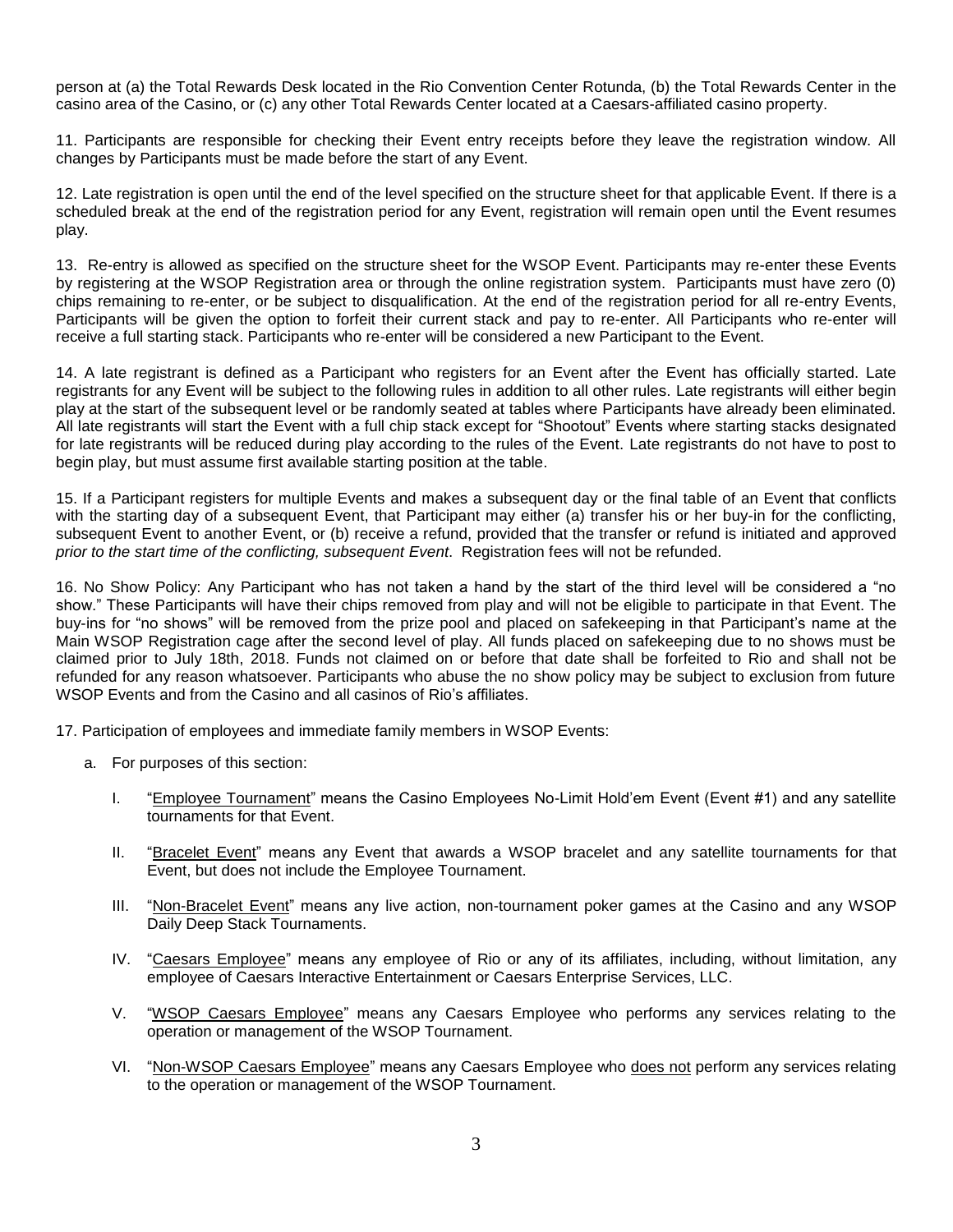- VII. "WSOP Personnel" means (a) any person engaged by Rio or its affiliates as an independent contractor to perform any services relating to the operation or management of the WSOP Tournament or (B) any person employed by a contractor or vendor of Rio or its affiliates who performs any services relating to the operation or management of the WSOP Tournament, excluding employees of Poker Productions.
- VIII. A person's "Immediate Family" is defined as that person's spouse, child and any other person residing in that person's place of residence
- IX. "Employee Gambling Policy" means the current Caesars Entertainment Employee Gambling Policy applicable to the Caesars Employee.
- b. Unless prohibited by the Employee Gambling Policy, Caesars Employees can participate in the Employee Tournament and any Non-Bracelet Event. Caesars Employees may not participate in any Bracelet Event, unless approved in advance by Rio in its sole discretion.
- c. Immediate Family of WSOP Caesars Employees may not participate in any Bracelet Event, unless approved in advance by Rio in its sole discretion. Unless prohibited by the Employee Gambling Policy, Immediate Family of WSOP Caesars Employees can participate in any Non-Bracelet Event.
- d. Unless prohibited by the Employee Gambling Policy, Immediate Family of Non-WSOP Caesars Employees can participate in both Bracelet Events and Non-Bracelet Events.
- e. Caesars Employees should refer to their Employee Handbook and closely review the Employee Gambling Policy to determine their eligibility to participate in WSOP Events. Caesars Employees must request permission from their department supervisor prior to participating in any Event, including the Employee Tournament.
- f. WSOP Personnel and their Immediate Family may not participate in any Bracelet Event, unless approved in advance by Rio in its sole discretion. WSOP Personnel and their Immediate Family can participate in any Non-Bracelet Event.
- g. Employees of ESPN, ABC Sports, or any company of The Walt Disney Company, and Immediate Family of such employees, may not participate in any Bracelet Event. These employees and their Immediate Family can participate in any Non-Bracelet Event.
- h. Employees of Poker Productions and their Immediate Family may not participate in any Bracelet Event in which hole cards are being monitored by the production staff of Poker Productions. If approved by Rio in advance, employees of Poker Productions and their Immediate Family may participate in a Bracelet Event in which hole cards are not being monitored by the production staff of Poker Productions. Poker Productions employees and their Immediate Family can participate in any Non-Bracelet Event.

18. Individuals who are excluded from casino facilities, either through a government program or by their own request, are not eligible to participate in any WSOP Event.

19. Each Participant must certify his or her own eligibility in-person as set forth in these WSOP Official Tournament Rules (see Rule 4 and Rule 9 for additional details).

20. No teams, substitutes, transfers or assisted play will be permitted, except as allowed in the rules for designated "Tag Team" Events. Notwithstanding the foregoing, Rio reserves the right to accommodate Participants based on special needs.

21. Cancellations or voids must be completed prior to the start of the applicable Event. For cancellation of in-person registrations, Participants must visit the WSOP registration area or contact the WSOP Operations Manager, Tyler Pipal, by email at tpipal@caesars.com, for a cancellation form. The cancellation form must be signed and received prior to the start of the applicable Event. Email notification is also acceptable provided such notification is received and approved by Rio prior to the start of the Event. Cancellations of online reservations should be made on the Bravo Poker Live website. For third-party registrations, Rio will only issue refunds related to the third party that paid Rio the registration fee. Only the Event registration amount will be refunded. Any service charges incurred during the registration process will not be refunded for cancellations.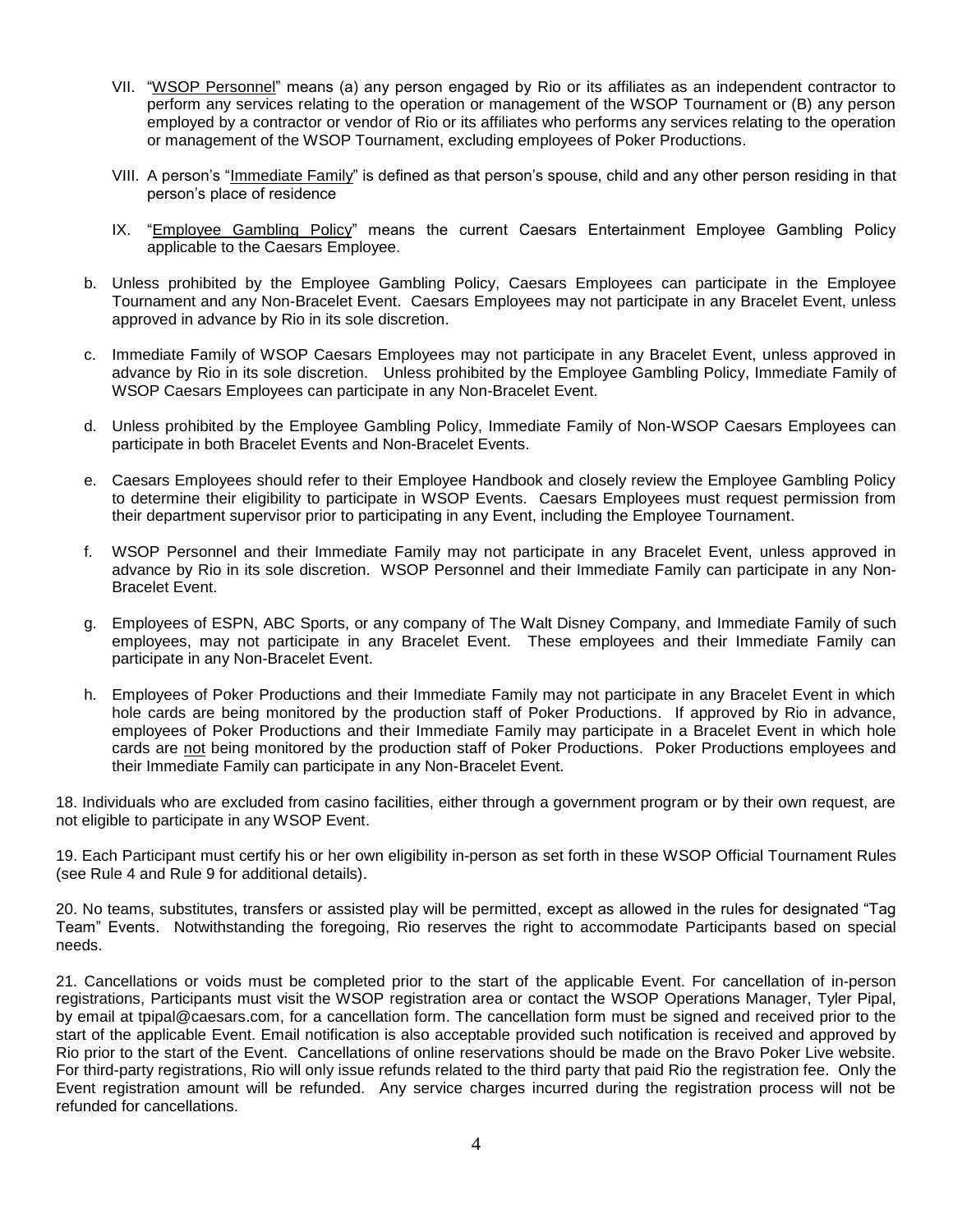22. Any Participant who registers in person, submits an online registration, authorizes an approved third-party to submit an online registration on Participant's behalf, or otherwise participates in any Event accepts all terms and conditions of these WSOP Official Tournament Rules.

23. Use of online registration as described in these WSOP Official Tournament Rules is void where prohibited or in any way restricted by applicable law.

24. Entries will be retained for record-keeping purposes in accordance with local legal requirements.

25. Participant acknowledges that WSOP Events will be recorded and published in and through various mediums and media and that such publication shall include, but shall not be limited to, publication of Participants' "hole cards" and other elements of strategic information. When and immediately upon request of Rio personnel, WSOP Participants shall be required to display hole cards to hole card cameras and/or WSOP personnel. Any Participant who delays or refuses to display said hole cards or otherwise interferes with said request shall be subject to penalties in accordance with Rules 40, 113, and 114.

# **SECTION II – WSOP EVENT SCHEDULING**

26. WSOP Event times are approximate. Rio reserves the right to change Event times in its sole and absolute discretion.

27. Rio may cancel, modify, relocate or reschedule the WSOP Tournament or any individual Event for any reason with prior notification to the appropriate gaming regulators (if required).

28. Rio is not responsible for electronic transmission errors or delays resulting in omission, interruption, deletion, defect, delay in operations or transmission, theft or destruction or unauthorized access to or alterations of entry materials, or for technical, hardware, software, or telephone failures of any kind, lost or unavailable connections, fraud, incomplete, garbled, or delayed computer transmissions, whether caused by Rio, users, or by any of the equipment or programming associated with or utilized in the promotion or by any technical or human error that may occur in the processing of submissions, any of which may limit, restrict, or prevent a Participant's ability to participate in the Event.

29. Rio is not responsible for injuries or losses arising or resulting from participation in the WSOP and is not liable for any acts or omissions by employees, whether negligent or willful, in the conduct of the WSOP, and is not liable in the event of any equipment or software malfunction. This includes, but is not limited to, any loss of any Event chips that Participants leave at playing tables during Event play.

30. If for any reason an Event is not capable of running as planned, including infection by computer virus, bugs, tampering, unauthorized intervention, fraud, technical failures, weather, or any other causes within or beyond the control of Rio that corrupt or affect the administration, security, fairness, integrity or proper conduct of the WSOP Tournament or any Event, Rio reserves the right at its sole discretion to cancel, terminate, modify or suspend the WSOP Tournament or Event.

# **SECTION III – PRIZES AND SEATING**

31. Prizes and entries are non-transferable. Prize structures depend on the number of entrants and type of Event. Prizes are paid out as posted. If a prize pool is posted and contains erroneous information, management reserves the right to correct the prize pool at any time during an Event. Approximate prize pools for Tournament prizes can be viewed at [www.wsop.com/2018/payoutcalculator/.](http://www.wsop.com/2018/payoutcalculator/)

32. Winners are responsible for payment of any and all taxes, licenses, registrations and other fees associated with WSOP Event prizes.

33. Winners must show their current valid and unexpired photo identification (passport, driver's license, state identification card, or military identification card) acceptable to Rio in order to collect prizes. If a Participant is not a U.S. citizen, a current valid and unexpired photo identification passport, foreign government issued Driver's License (must have a photograph, date of birth, and valid expiration date), consular identification, or alien registration card is required. If the current valid and unexpired photo identification does not include a physical address, a second form of ID that indicates physical address will be required, i.e. driver's license, utility bill, credit card statement, etc.

34. Entrants will be assigned to a table and seat through a random computer selection.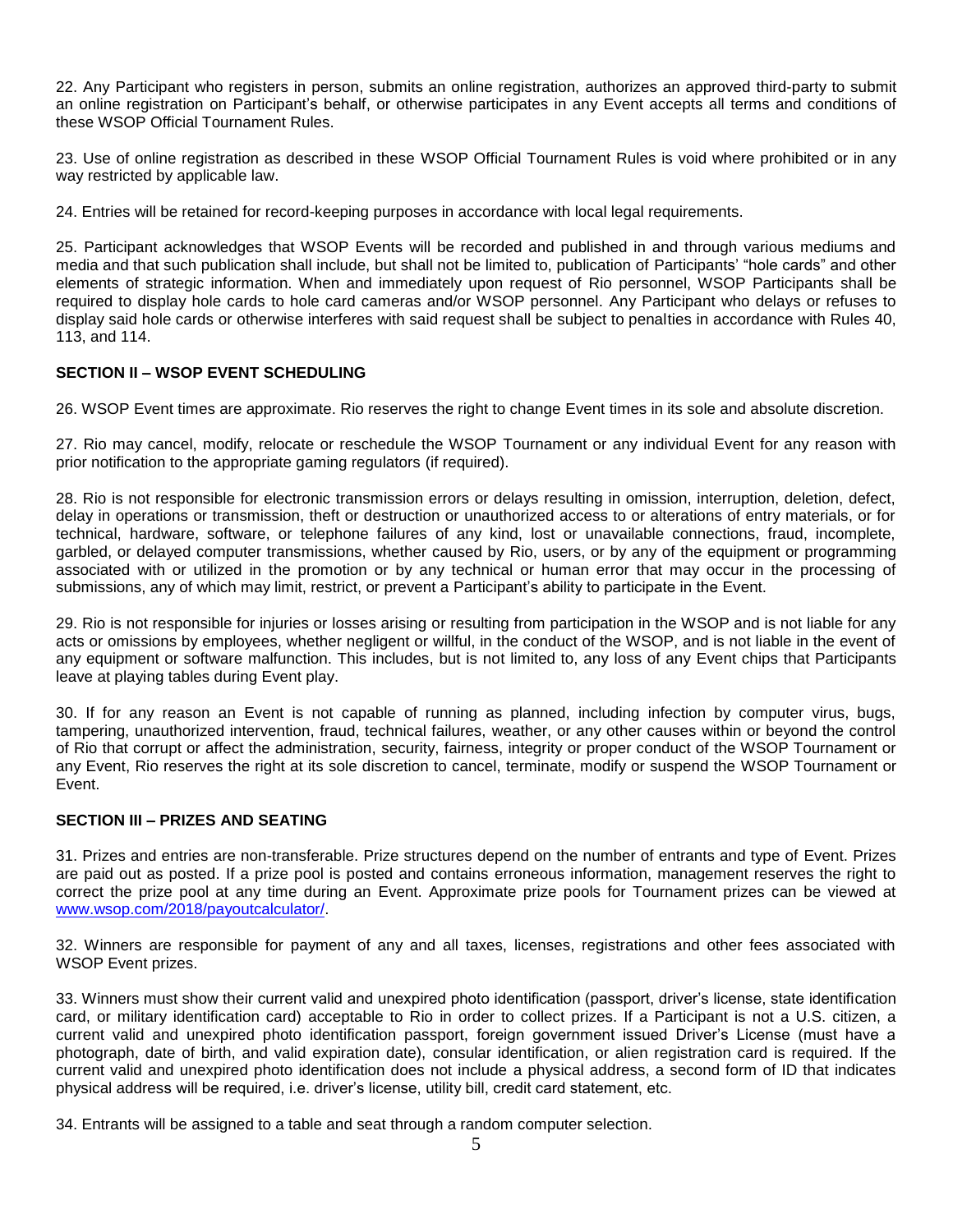35. A random seating draw for an Event will be determined based on expected participation. WSOP Tournament management reserves the right to allow additional table seating beyond expected capacity. In the event tables are added to an Event to accommodate unexpected registrations, those tables will be the first ones to break when consolidating tables.

36. If a registered Participant is not present at the start of a WSOP Event, all forced antes and blind bets will be removed from an absent Participant's stack accordingly. After five minutes has elapsed, if there is only one Participant present at the table, the button will advance one position every two minutes and the Participant will be awarded the small blind and the big blind. In heads-up only Events, the button will advance one position every minute, and the Participant will be awarded his or her opponent's blind (big or small). In Events that begin with antes, such as Seven Card Stud, the Participant will receive one round of antes after one minute has elapsed for each sold seat at the table. In Events with both blinds and antes such as Deuce-to-Seven No-Limit Draw, the Participant will receive one round of blinds and antes after one minute has elapsed for each sold seat at the table. For example, if there are six seats sold at the table, the Participant will be awarded a total of six antes and the big and small blind every six minutes. This process will continue until a second Participant begins playing at the table. If a Participant shows up and still has chips remaining, he or she may play his or her chips. The WSOP Event director reserves the right to keep chip stacks out of play until players arrive at the table if deemed appropriate for any WSOP Event in the director's sole discretion.

37. Rio reserves the right to cancel, change or modify the WSOP at any time, for any reason, subject to all applicable regulatory approval, provided that such modification shall not, as of the date of such modification, materially alter or change any Participant's prize already awarded.

38. Non-value WSOP chips are used for all Events and are the exclusive property of Rio and may not be removed from the Event area. Participants found to be transferring chips from one Event to another or from one Participant to another, or removing chips from play for any other reason, including but not limited to, taking chips as souvenirs, will be subject to penalty in strict accordance with Rules 40, 113, and 114.

39. Buy-In Chips / Bounty Markers.

- a. WSOP Buy-In Chips: WSOP Buy-in Chips are no cash value chips won by a Participant in a satellite conducted at the Casino, which may only be applied toward Event buy-ins equal to or greater than \$500.00 (may be a combination of Events with a combined buy-in total equal to or greater than \$500) commencing on May 29, 2018 and concluding on July 15, 2018. All WSOP Buy-In Chips will expire on July 15, 2018 and will not be accepted at any future WSOP Event or any other event at the Casino or any of its affiliates.
- b. WSOP Bounty Markers. For special "bounty" Events (each, a "Bounty Event"), Participants can collect "Bounty Markers" from other Participants and redeem them for the value of the "bounty," which will vary by Bounty Event. Bounty Markers will be issued to every Participant at registration along with the starting chip amount. During Bounty Events, when a Participant goes "all-in," that Participant's Bounty Marker will be added to pot. If more than two players go "all-in" during the same hand, the Bounty Marker for the "all-in" player with the smallest chip stack will be placed in the main pot, and the Bounty Marker for the remaining "all-in" players will be placed into the respective side pots that the "all-in" players are eligible to win at showdown. The Participant who wins a pot (main or side) will receive all the Bounty Markers in that pot. Participants may redeem their accumulated Bounty Markers at Player Services (located in the Tropical Ballroom) to receive the "bounty" value for each redeemed Bounty Marker. If a Participant is still active in a Bounty Event, Participant must leave at least one Bounty Marker in play. If a Participant is found to be active in Bounty Event without a Bounty Marker, Participant will be required to pay the bounty value to receive another Bounty Marker. This fee will be added to the total prize fund for the Event with no administration or house fees.

# **SECTION IV – PARTICIPANT CONDUCT AND TOURNAMENT INTEGRITY**

40. The competitive integrity of the WSOP Tournament is paramount. All Participants must adhere to the spirit and letter of these WSOP Official Tournament Rules that forbid play or any action that is illegal, unethical or constitutes cheating or collusion in any form.

a. Cheating is defined as any such act engaged in by a Participant to break the established rules of play to gain an advantage. Cheating includes, but is not limited to, acts such as: collusion; chip stealing; transferring non-value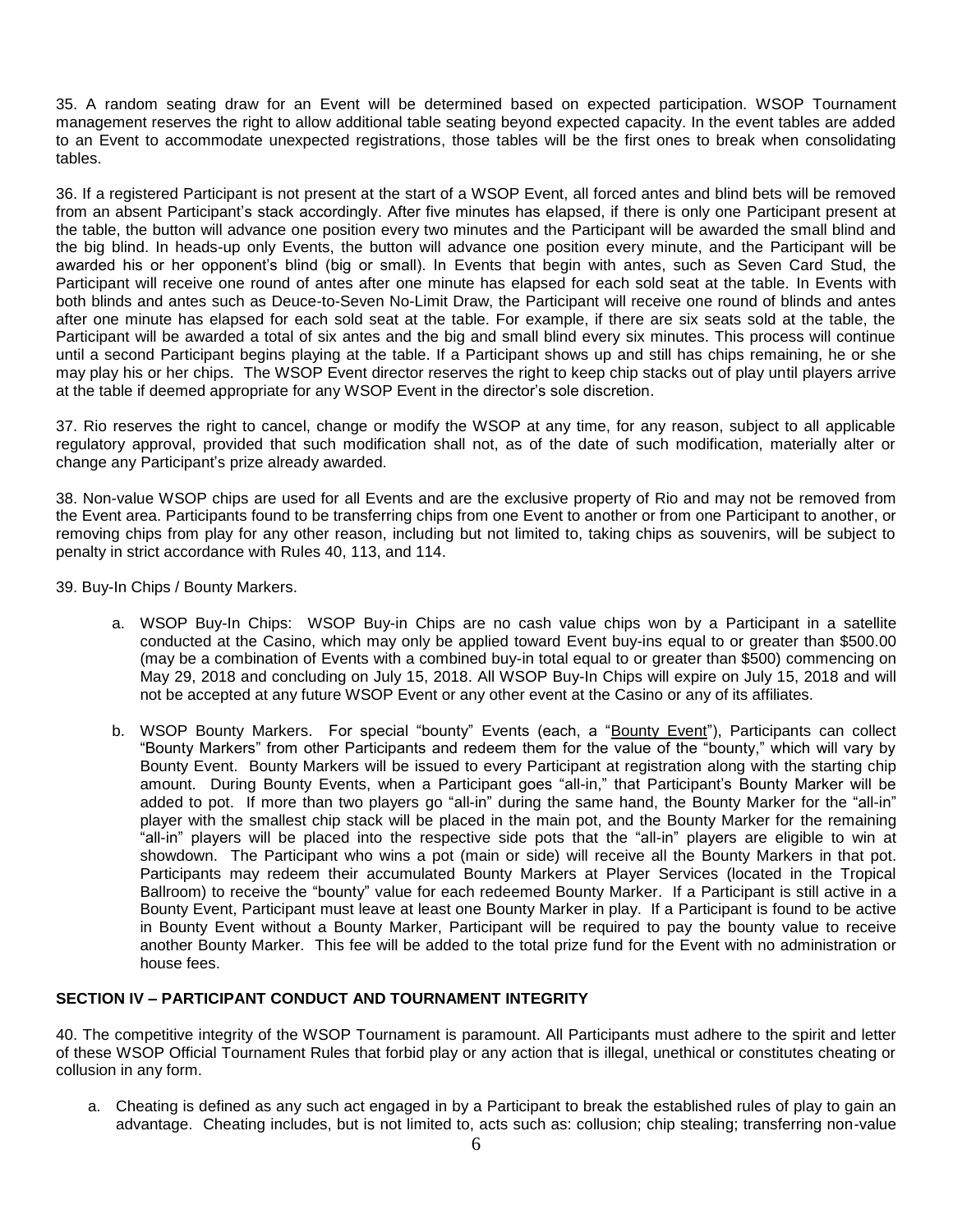WSOP chips from one Event to another; introducing chips not intended for an Event into that Event; card marking; card substitution; or the use of any kind of cheating device.

- b. Collusion is defined as any agreement between or among two (2) or more Participants to engage in illegal or unethical acts against other Participants. Collusion includes, but is not limited to, acts such as: chip dumping; soft play; sharing card information with another Participant; sending or receiving signals from or to another Participant; the use of electronic communication with the intent to facilitate collusion; and any other act that Rio deems inappropriate.
	- 1. Chip dumping is defined as any agreement between or among two (2) or more Participants for one or more of the Participants to bet chips with the intent of increasing another Participant's stack.
	- 2. Soft play is defined as any agreement between or among two (2) or more Participants to not bet or raise each other in order to minimize the number of chips lost by those Participants participating in the agreement.
- c. All Participants are entitled to expect civility and courtesy from one another at every table and throughout the WSOP area. Any individual who encounters behavior that is not civil or courteous -- or is abusive in any way -- is encouraged to immediately contact a WSOP Tournament official. Participants who violate this rule are subject to penalty in accordance with Rules 40, 41, 42, 113, and/or 114.
- d. This rule shall include, but is not limited to, any Participant whose personal hygiene has become disruptive to the other Participants seated at their table. The determination as to whether an individual's personal hygiene is disruptive to other Participants shall be determined by the WSOP Tournament Staff which may, in its discretion, implement sanctions upon any such Participant who refuses to remedy the situation in a manner satisfactory to Rio.
- e. Rio will penalize any act that, in the sole and absolute discretion of Rio, is inconsistent with these WSOP Official Tournament Rules or the best interests of the WSOP Tournament.
- f. Anyone found to have engaged in or attempted to engage in any act that WSOP officials believe in their sole and absolute discretion compromises or could compromise the competitive integrity of the WSOP will be subject to sanctions imposed by Rio. The nature and extent of the sanctions imposed shall be in the sole and absolute discretion of Rio and may include, but shall not be limited to, the following:
	- 1. FORFEITURE OF CHIPS
	- 2. FORFEITURE OF PRIZE MONEY
	- 3. EJECTION FROM AN EVENT OR THE ENTIRE WSOP TOURNAMENT
	- 4. LOSS OF PRIVILEGE TO PARTICIPATE IN FUTURE WSOP EVENTS
	- 5. EXCLUSION FROM ENTERING THE PREMISES OF CASINO AND/OR ALL DESIGNATED AFFILIATES OF RIO.
- g. Any and all violations of this Section or any other violation of the WSOP Official Tournament rules, as determined by Rio in its sole discretion, may be publicly disclosed in an effort to deter future violations and to assist other poker tournaments in identifying Participants who engage in play or any action that is illegal, unethical, or constitutes cheating or collusion in any form.

41. In addition to the penalties authorized in Rule 40, Rio may impose penalties of any kind or nature upon any person who gives, makes, issues, authorizes or endorses any statement or action having, or designed to have, an effect prejudicial or detrimental to the best interest of the WSOP as determined by Rio, acting in its sole and absolute discretion. This may include, but shall not be limited to, expulsion from the Event and property, forfeiture of a Participant's entry fee(s) and/or loss of the right to participate in this and/or any other tournament conducted by Rio or its affiliates. Additionally, Rio may in its sole and absolute discretion impose penalties of any kind or nature upon any person who, in Rio's view engages in inappropriate conduct during Event play.

42. Rio, in its sole and absolute discretion, may also disqualify any person from receiving any prize based upon fraud, dishonesty, violation of promotional rules or other misconduct while on the property, for acts otherwise occurring in relation to the WSOP, or as otherwise reasonable or necessary for Rio to comply with applicable statutes and regulations. Rio also reserves the right to exclude any individual(s) acting in a disruptive or inappropriate manner or counter to the best interests of the WSOP.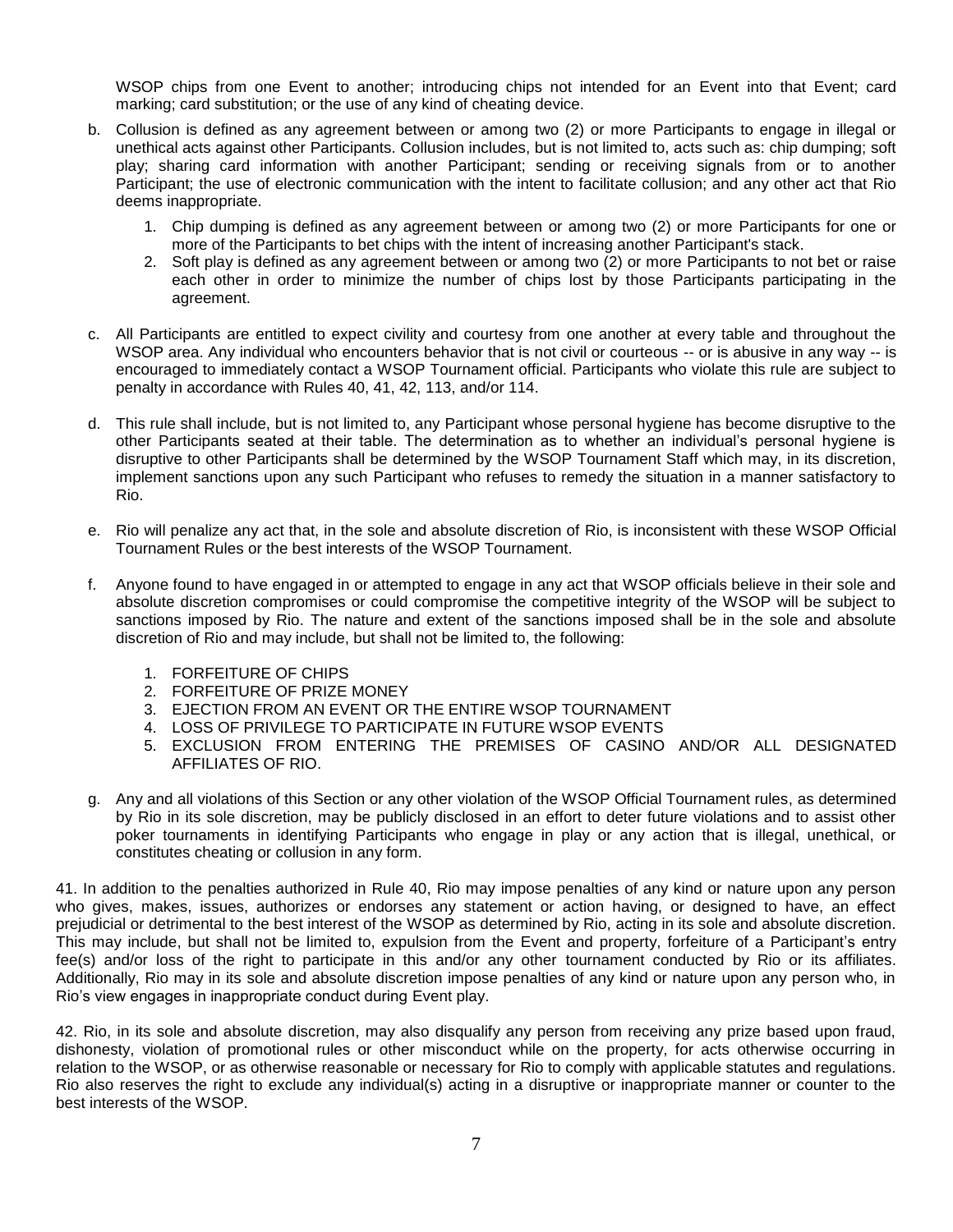43. Any attempt by any person to deliberately damage, corrupt or undermine the operation of the WSOP Tournament may be a violation of criminal and civil laws. Should such an attempt be made, Rio reserves the right to seek damages from any such person to the fullest extent of the law.

44. All decisions regarding the interpretation of the WSOP Official Tournament Rules, Event rules, Participant eligibility, scheduling and staging of the WSOP Tournament, and penalties for misconduct lie solely with Rio, whose decisions are final.

45. Rio employees will use reasonable efforts to consider the best interests of the WSOP Tournament and fairness as the top priority in the decision-making process, with the understanding that "best interests of the WSOP Tournament and fairness" shall be determined by Rio, acting in its sole and absolute discretion. Unusual circumstances can, on occasion, dictate that the technical interpretation of the rules be balanced against the interest of fairness. Rio's decisions are final and cannot be appealed and shall not give rise to any claim for monetary damages, as each Participant understands that, while poker is primarily and largely a game of skill, the outcome of any particular hand or Event is dependent on many factors, including, but not limited to, the cards dealt, the cards retained, and the actions of other Participants.

46. Rio prohibits the use of obscene or foul language in any public area of the casino at any time. Any Participant who uses such language or makes a foul, profane, obscene or vulgar statement, or speaks abusively or in an intimidating manner to another Participant, a dealer or a WSOP Tournament staff member, will be penalized. These penalties will be levied based on Rules 40, 113, and 114.

47. Any Participant who taunts another Participant through theatrics or gestures or engages in any form of inappropriate behavior intended to disrupt other Participants in an Event will be subject to penalty in accordance with Rules 40, 113, and 114.

48. Participant or staff abuse will not be tolerated. A Participant will incur a penalty up to and including disqualification for any abuse towards another Participant or staff member, and the Participant could be asked to leave the property. Repeated etiquette violations, including, but not limited to, touching another Participant's cards or chips, body, or clothing, delay of game and excessive chatter will result in penalties.

49. The WSOP is subject to all applicable federal, state, and local laws and regulations, including gaming, and all aspects of the WSOP are subject to the approval of appropriate regulatory authorities.

50. These current WSOP Official Tournament Rules and Event rules/descriptions will be available at the WSOP facilities in the Casino as well as at [www.wsop.com/2018.](http://www.wsop.com/2018)

51. Where a situation arises that is not covered by these rules, Rio shall have the sole authority to render a judgment, including the imposition of a penalty, in accordance with the best interests of the Tournament and the maintenance of its integrity and public confidence.

# **SECTION V – PARTICIPANT LIKENESS AND IMAGE**

52. Prior to entering and playing in the Tournament, each Participant must execute a Participant release form. Failure to do so may, at the option of Rio acting in its sole and absolute discretion, subject the Participant to immediate disqualification at any point in the Tournament. If the Participant is disqualified, he or she shall forfeit all entry fees paid and not be entitled to receive any Tournament prize monies or any other prize.

53. For all Tournaments taped for television, Participants may wear apparel with multiple logos, patches or promotional language. Rio reserves the right at all times to impose a ban on any apparel deemed objectionable by Rio, in its sole and absolute discretion, including, but not limited to, apparel with images or logos associated with crypto-currency and marijuana products, or entities in these lines of business.

54. The following are deemed acceptable sizes and placements for Events taped for television.

- a. Primary Garment. No single company name, brand, or affiliated and similar name or brand is to be represented more than twice on any individual article of clothing. Three total placements per Participant are deemed acceptable.
	- 1. Front or Back. One placement per side is deemed acceptable. The logo, patch or block of promotional language may not be larger than 12 square inches.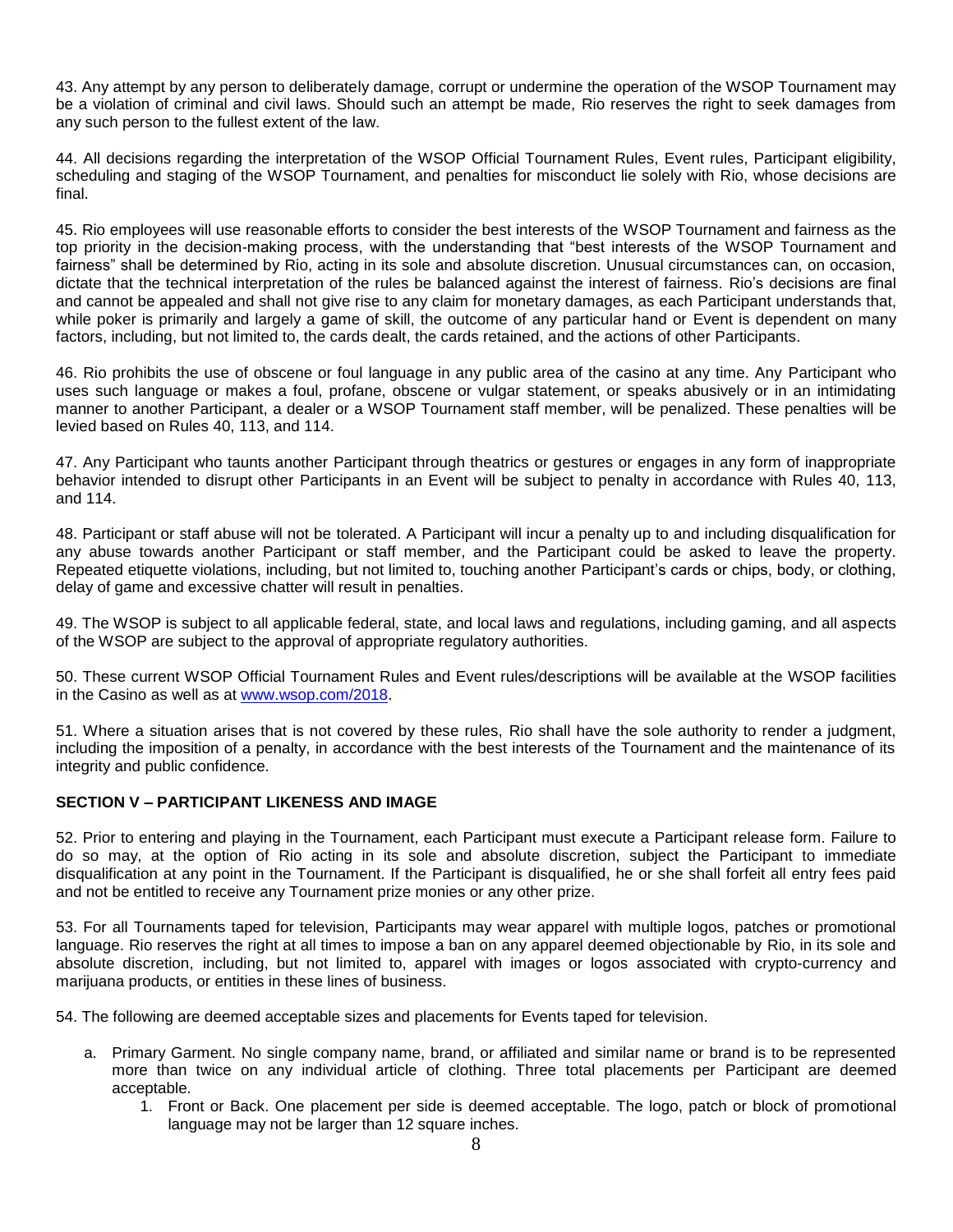- 2. Sleeves and/or Shoulder. One placement on each side is acceptable. No individual logo, patch or block of promotional language in these areas is to be larger than six square inches
- b. Hats may be worn at tables intended for television taping but may not display any logo or promotional language except for those logoed items (e.g., sports teams) sold to the general public through traditional commercial retail outlets and not deemed by Rio to be an advertising message; a decision that Rio will make in its sole and absolute discretion. Temporary tattoos, adhesive strips for the skin, and "band-aids" with logos or promotional language are not permitted at any time.
	- 1. At the start of each television taping day, no more than three (3) Participants at the Final Table and all other tables Featured for television coverage ("Feature Tables") – will be allowed to wear apparel with logos, patches or promotional language from the same entity.
	- 2. Tables designated as Feature Tables will be relocated to the production area until the filming segment is completed. Participants at such Feature Tables will be advised of the table's designation during the relocation.
	- 3. Should there be more than three (3) Participants representing the same entity at the start of a televised Final or Feature Table – and those Participants cannot agree which Participant will remove or cover their logos for the common entity – a WSOP official will draw high-card prior to the start of play to determine which Participants will be allowed to wear the logos of the common entity. After the draw of the high card, the affected Participant(s) must either cover the relevant logo(s) or change their apparel.
	- 4. Under no circumstances may Participants seated at televised Final or Feature tables add logos, patches or promotional language to their apparel after the beginning of that day's session of play.
- c. Under no circumstances will Rio permit any Participant to wear any logo, slogan or promotional language of any organization (or any parent, affiliate or subsidiary of any organization) that Rio, acting in its sole discretion, determines:
	- 1. Contains any false, unsubstantiated, or unwarranted claims for any product or service, or make any testimonials that Rio, in its sole and absolute discretion, considers unethical.
	- 2. Advertises any non-prescription or non "over the counter" drug, tobacco product, firearm or firearm ammunition.
	- 3. Contains any material constituting or relating to a lottery, a contest of any kind in which the public is unfairly treated or any enterprise, service or product that abets, assists or promotes illegal gambling.
	- 4. Contains any material that is defamatory, obscene, profane, vulgar, repulsive or offensive, either in theme or in treatment or that describes or depicts repellently any internal bodily functions or symptomatic results of internal conditions, or refers to matters that are not considered socially acceptable topics.
	- 5. Advertises any pornographic products.
	- 6. Includes any element of intellectual property without the owner's consent to such use or that may give rise to any claim of infringement, misappropriation, or other form of unfair competition.
	- 7. Disparages or libels any person or product.
	- 8. Is engaged in (or is alleged to have been engaged in) conduct that Rio deems inappropriate, or which Rio determines could or does negatively impact the business or privileged license of Rio, its parent or any of its affiliates.
	- 9. Is or might be injurious or prejudicial to the interests of the WSOP or Rio or is otherwise contrary to honest advertising and reputable business in general. This includes, but is not limited to, the name or logo of any person or entity that uses or has used the trademarks, trade names or logos of Rio or its affiliated companies without written authorization from an authorized officer of Rio.
- d. Rio reserves the right at all times to impose a ban on any apparel deemed objectionable by Rio, in its sole and absolute discretion. Rio reserves the right to refuse entry or continued participation in an Event to any Participant who does not comply with the aforementioned apparel rules

55. Participants may not cover or conceal their facial identity. Tournament officials must be able to distinguish the identity of each Participant at all times and may instruct Participants to remove any material that inhibits their identification or is a distraction to other Participants or Tournament officials. Participants may wear sunglasses and sweat shirts with hoods, but may be asked to remove them if Tournament officials cannot identify them.

# **SECTION VI – POKER RULES**

56. Floor People: The Event Tournament Director, Managers, and Supervisors are to consider the best interest of the game and fairness as the top priority in the decision-making process. Unusual circumstances can on occasion dictate that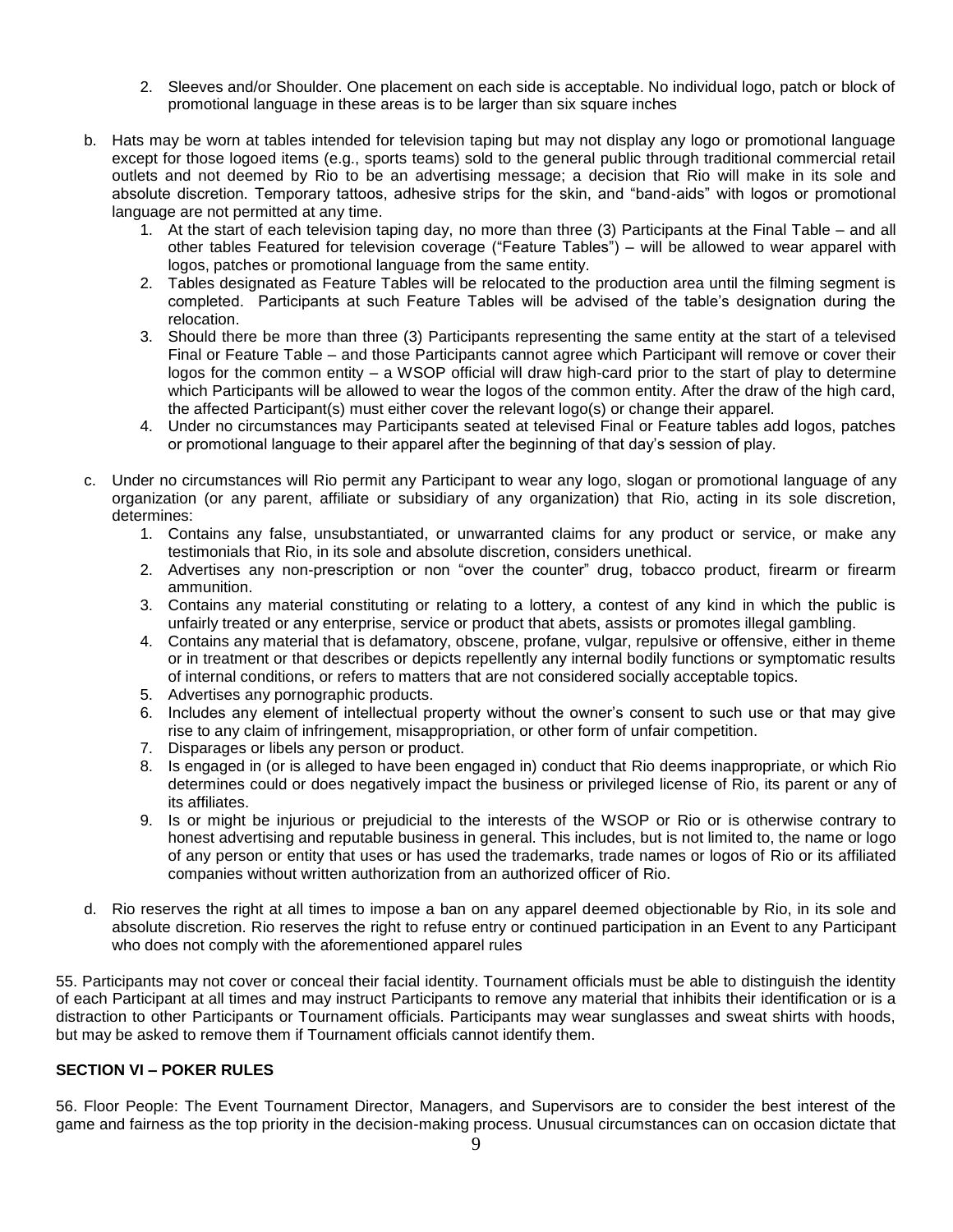decisions in the interest of fairness take priority over the technical rules. The WSOP Tournament Director reserves the right to overrule any floor decision.

57. Rio reserves the right to cancel or alter any Event at its sole discretion in the best interest of the casino or its Participants.

58. Official Language: The English-only rule will be enforced at all WSOP tables during Tournament play. Participants who violate this rule are subject to penalty in accordance with Rules 40, 113, and 114.

59. Official Terminology of Tournament Poker: Official terms are simple, unmistakable, time-honored declarations like: bet, call, fold, check, all-in, pot (in pot-limit only), and complete. Regional terms may also meet this standard. The use of non-standard language is at Participant's risk because it may result in a ruling other than what the Participant intended. It is the responsibility of Participants to make their intentions clear. See Rules 60 and 90.

60. Non-Standard and Unclear Betting: Participants use unofficial betting terms and gestures at their own risk. These may be interpreted to mean other than what the Participant intended. Also, whenever the size of a declared bet can reasonably have multiple meanings, the bet will be valued at the largest amount possible that does not exceed the value of the pot. Example: Blinds are 200-400 and the first player to act on the flop throws out a 5K chip and announces "Five". If the amount of the pot at this time is less than 5,000, the bet will be 500. If the amount of the pot is 5K or more, the bet will be 5,000.

61. Conditional statements regarding future action are non-standard and strongly discouraged; they may be binding and/or subject to penalty at Tournament Director's discretion in accordance with Rules 40, 113, and 114. Example: "if then" statements such as "If you bet, then I will raise."

62. Count of Opponent's Chip Stack: Participants are entitled to a reasonable estimation of opponents' chip stacks. Participants may only request a more precise count if facing an all-in bet. The all-in Participant is not required to count; if he opts not to, the dealer or floor will count it. Accepted action applies.

63. Communication: All cell phones and other voice-enabled and "ringing" electronic devices must be silenced during Tournament play. Participants not involved in a hand (cards in muck) shall be permitted to text/email at the table, but shall not be permitted to text/email any other Participant at the table. If Rio, acting in its sole and absolute discretion, believes a Participant is communicating with another Participant at the table, both parties will be immediately disqualified from the Tournament and face imposition of additional penalties as described in Rule 40. All Participants desiring to talk on a cell phone must be at least one table length away from their assigned table during all said communication. Those individuals who talk on a cell phone not at least one table length away from their assigned table shall be subject to a penalty to be determined by Tournament Staff. Participants at Televised Final and Feature tables must leave the tournament area to text, email or talk on a cell phone. No cell phones or other electronic communication device can be placed on a poker table.

64. Approved Electronic Devices; Prohibited Filming and Streaming:

- a. Participants are allowed to use approved electronic devices, iPods, MP3 players and other music playing or noise-reduction headsets during Tournament play until the Participants have reached the final table in any Tournament; so long as the approved electronic devices are not used to collude or cheat in any way. Once Participants have reached the final table in any Tournament, all approved electronic devices must be removed. An announcement will be made to Participants once they have reached the final table to remove all such electronic devices. Failure to do so will results in penalties up to and including disqualification, in accordance with Rules 40, 113, and 114. Participants are also not allowed to use approved electronic devices if their table has been deemed a Feature Table for production purposes.
- b. Participants are prohibited from using any electronic or other devices to record or capture video or audio footage at any time during Tournament play, whether or not the Participant is involved in a hand or not. Recording, capturing and/or live streaming video or audio footage of the Tournament, and any attempt to use such recorded, captured or streamed video or audio by a Participant, whether involved in a hand or not, will subject the Participant to penalties and potential disqualification, in the sole and absolute discretion of Rio, as described in Rule 40, 113, and 114.
- c. Participants are prohibited from using betting apps, gaming charts, or any poker information tool while involved in a hand.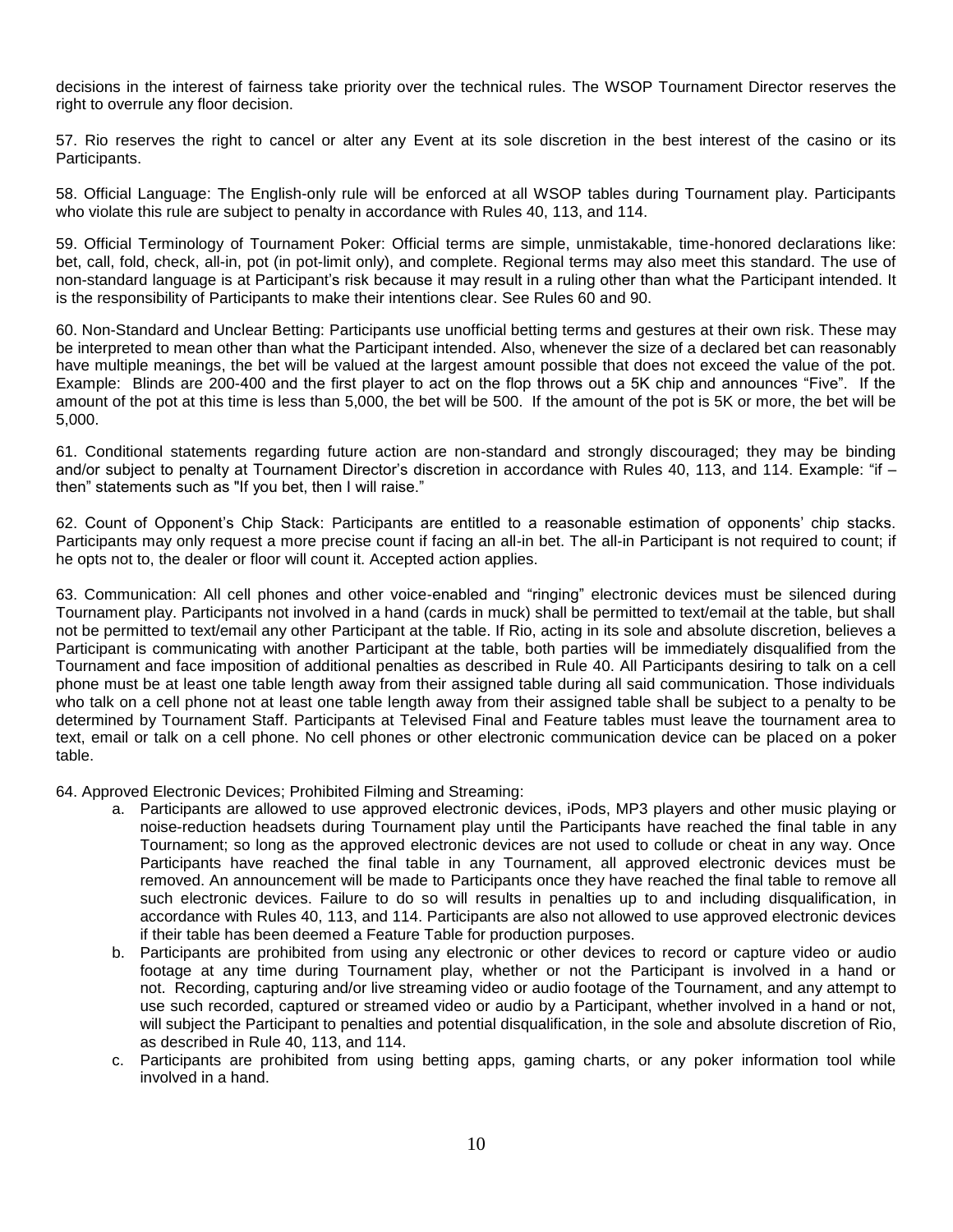1. Notwithstanding the foregoing, Participants may utilize the Bravo Poker Live registration app, WSOP.com, or Caesars Mobile Sports App while involved in a hand as use of these applications does not give an unfair advantage to the participant.

65. Random Correct Seating: Tournament and satellite seats will be randomly assigned. A Participant who started the Tournament in the wrong seat with the correct chip stack amount will be moved to the correct seat and will take their current total chip stack with them. Participants who start the Tournament in the wrong seat in a shootout or heads-up Event will be handled on a case-by-case basis. Tournament staff reserves the right to relocate Participants from their assigned seat to accommodate Participants based on special needs, and to balance tables at the start of the Tournament.

66. Breaking Order: The breaking order for an Event will be posted at the close of registration for that Event. The table to which a Participant is moved will be specified by a predetermined procedure. Participants going from a broken table to fill in seats assume the rights and responsibilities of the position. They can get the big blind, the small blind or the button. The only place they cannot get a hand is between the small blind and the button. Rio reserves the right to alter the breaking order due to unusual circumstances.

67. Balancing Tables: In 8, 9, and 10-handed Events, play will halt on a table that has 3 or more Participants less than the table in that Event with the most Participants. Play will halt on other game formats (ex: 6-handed and turbos) at the Event Tournament Director's discretion. Not halting play is not a cause for a misdeal, and Event Tournament Director's may elect not to halt play at their discretion. In fields greater than 20 tables, Participants will be moved from the next numerical table at full capacity to the short table. Once a Tournament is below 20 tables, Participants will be moved from the next table in the breaking order that is at full capacity to the short table. Participants moving from a full table to a short table assume the same rights and responsibilities of the position as outlined in Rule 66.

- a. In flop and mixed Events when balancing tables, the Participant who will be the big blind next will be moved from the big blind to the worst position, including taking a single big blind. Worst position is never the small blind. In stud only Events, Participants will be moved by position (the last seat to open up at the short table is the seat to be filled).
- b. In mixed game Events, Example: HORSE: when the game shifts from the Flop Game, Omaha, to the Seven Card Game, Razz) after the last Omaha hand, the button is moved to the position that it would be in if the next hand was to be Hold-Em; then frozen during the Seven Card games of Razz, Seven Card Stud and Seven Card Stud 8 or Better. The Participant to be moved during the Seven Card games would be the Participant who would be the Big Blind when the Flop Games resume. When Hold-Em resumes, the button for the first hand will be at the position where it was frozen. In Dealer's Choice Events, a separate Dealer's Choice button will be used to determine and track the starting position of the Participant making the game selection.
- c. When the Tournament reaches 12 tables or when manageable as deemed appropriate by the tournament staff, the remaining tables will be balanced within one Participant until the final table is reached. There will be a re-draw for seat assignments when play reaches three tables, again at two tables, and for the final table seat assignments for Events that have 100 or more Participants. For Events with less than 100 Participants but more than 50, there will be a re-draw at two tables and again for final table seat assignments.

68. Number of Participants at the Final Table: final tables may have the number of Participants at a full table for the Event, plus one more Participant. (e.g., 9-handed Events seat 10 at the final table, 8-handed Events seats 9, etc.). No final table should seat more than 10 Participants. This rule does not apply to heads-up Events.

69. Declarations: Cards speak to determine the winner. Verbal declarations of hand value are not binding at showdown. However, deliberately miscalling a hand may be penalized. Any Participant, in the hand or not, should speak up if he or she thinks a mistake is being made in the reading of hands. However, at Rio's discretion, any Participant deliberately miscalling his or her hand will be subject to penalty in accordance with Rules 40, 113, and 114.

70. Face up for All-Ins: All cards will be turned face up once a Participant is all in and all betting action for the hand is complete. If a Participant accidentally folds/mucks their hand before cards are turned up, the Tournament Staff reserves the right to retrieve the folded/mucked cards if the cards are clearly identifiable.

71. Killing Winning Hand: A dealer cannot kill a winning hand that was tabled and was obviously the winning hand. A tabled hand is defined as a hand that a Participant places on the table such that the dealer and all Participants at the table can read. Participants are encouraged to assist in reading tabled hands if it appears that an error is about to be made.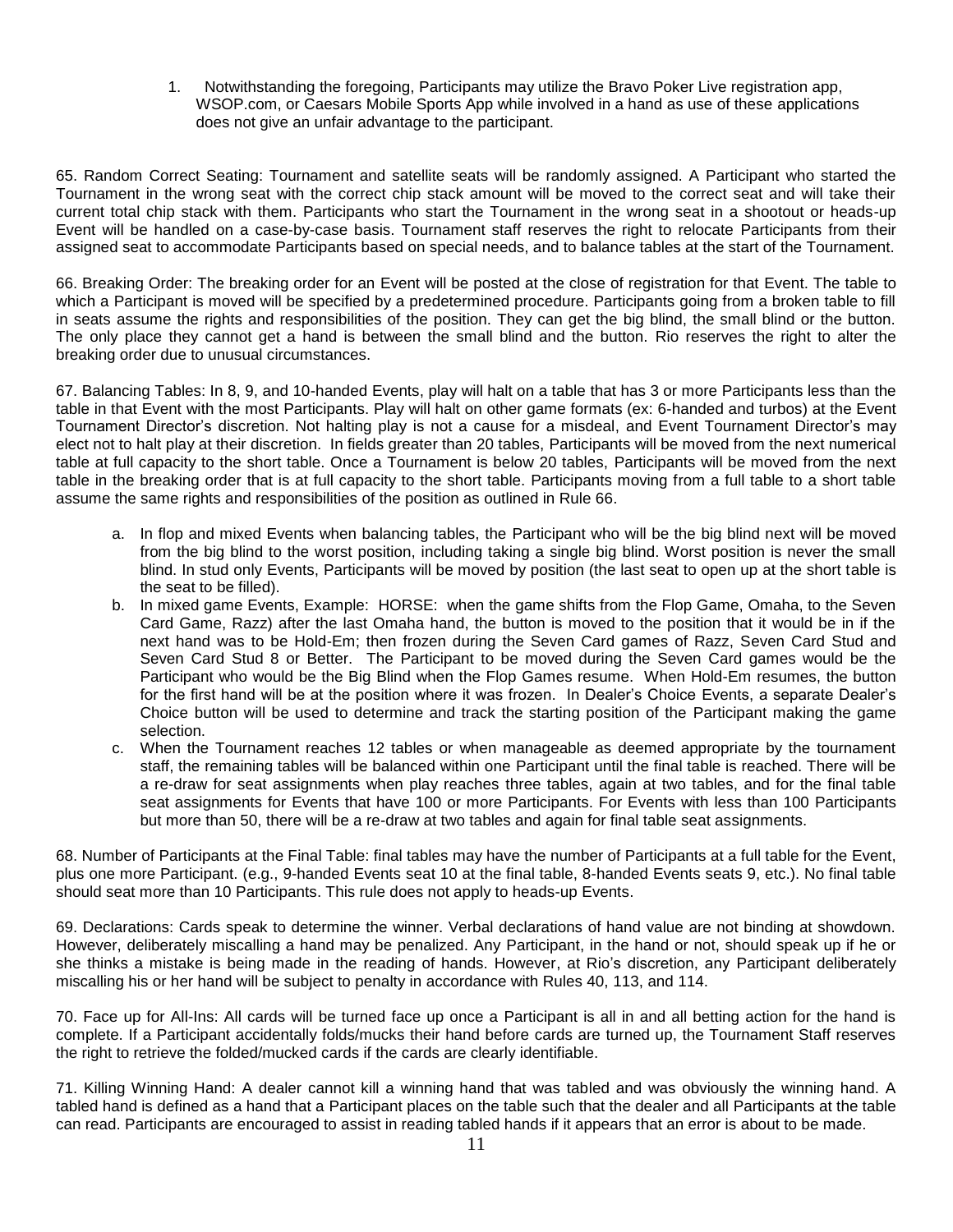72. Showdown: During a showdown where no Participants are all-in and if cards are not spontaneously tabled, the Floor People may enforce an order of show. The last aggressive Participant on the final betting round (final street where betting is possible) must table first. If there was no bet on the final betting round, then the Participant who would be first to act in a betting round must table first (i.e. first seat left of the button in flop games, high hand showing in stud, low hand showing in razz, etc.) Participants not still in possession of their cards at showdown, or who have mucked face down without tabling their cards; lose any rights or privileges they may have to ask to see any hand. The winning hand must be shown to claim the pot unless there are no other live hands at which point the pot can be awarded to the only live hand remaining. If a Participant refuses to show their hand and intentionally mucks his or her hand, the Participant in violation will receive a penalty, in accordance with Rules 40, 113, and 114.

73. Awarding Odd Chips: Odd chips will be broken into the smallest denominations in play. In button games with 2 or more high or low hands, the odd chip goes to the first seat left of the button. In stud high, razz, and if there are 2 or more high or low hands in stud/8; the odd chip goes to the high card by suit in the best 5-card hand displayed for showdown. In H/L split games, the odd chip in the total pot goes to the high side. If identical hands win both high and low (ex: 2 wheels in Omaha/8) the pot will be split as evenly as possible.

74. Side Pots: Each side pot will be split separately.

75. Playing the Board at Showdown: When playing the board, a Participant must table all hole cards in order to get part of the pot.

76. Disputed Pots: The right to dispute a hand ends when a new hand begins. A hand begins with the first riffle of the deck.

When an automatic shuffler is being used, a hand begins with the push of the green button to access the deck.

77. Chip Race and Scheduled Color Ups:

- a. At scheduled color-ups, odd chips will be raced off, starting in seat 1, with a maximum of one chip awarded to a Participant. Participants cannot be raced out of an Event: a Participant losing his remaining chip(s) in a race will get 1 chip of the lowest denomination still in play.
- b. Participants must have their chips fully visible and are encouraged to witness the chip race.
- c. If after the race, a Participant still has chips of a removed denomination, they will be exchanged for current denominations only at equal value. Chips of removed denominations that do not fully total at least the smallest denomination still in play will be removed without compensation.

78. Deck changes will be on the dealer push or limit changes or as prescribed by Rio. Participants may not ask for deck changes unless a card is damaged.

79. New Hand and New Limits: When time has elapsed in a round and a new level is announced, the new level applies to the next hand. A new hand begins with the first riffle of the deck. If an automatic shuffler is used, the hand begins when the green button is pushed.

80. Calling-for-clock: Once a reasonable amount of time has passed and a clock is called, Floor People may, in their sole discretion, give the Participant an additional 0 up to 25 seconds to make a decision. If action has not been taken when prompted by the Floor Person, there will be a 5-second countdown followed by a declaration or stopwatch alarm. If a Participant has not acted before the declaration or alarm sounds, the hand will be dead. Rio, in its sole and absolute discretion, reserves the right, at any time, to invoke a clock or speed up the amount of time allotted for a clock. Rio, in its sole and absolute discretion, reserves the right at any time to implement an Event-wide "player shot-clock" into any tournament at any point in that tournament's structure. The player shot-clock is a device used to assign each Participant a pre-determined amount of time to make each decision during a hand. As a Participant makes a decision, the dealer will advance the device to the next Participant who will be given the same pre-determined amount of time for a decision. This process repeats until the conclusion of the hand. Any Participant intentionally stalling the progress of the game or unnecessarily calling the clock will incur a penalty in accordance with Rules 40, 113, and 114.

81. Rabbit Hunting: No rabbit hunting is allowed. Rabbit hunting is revealing any cards "that would have come" if the hand had not ended.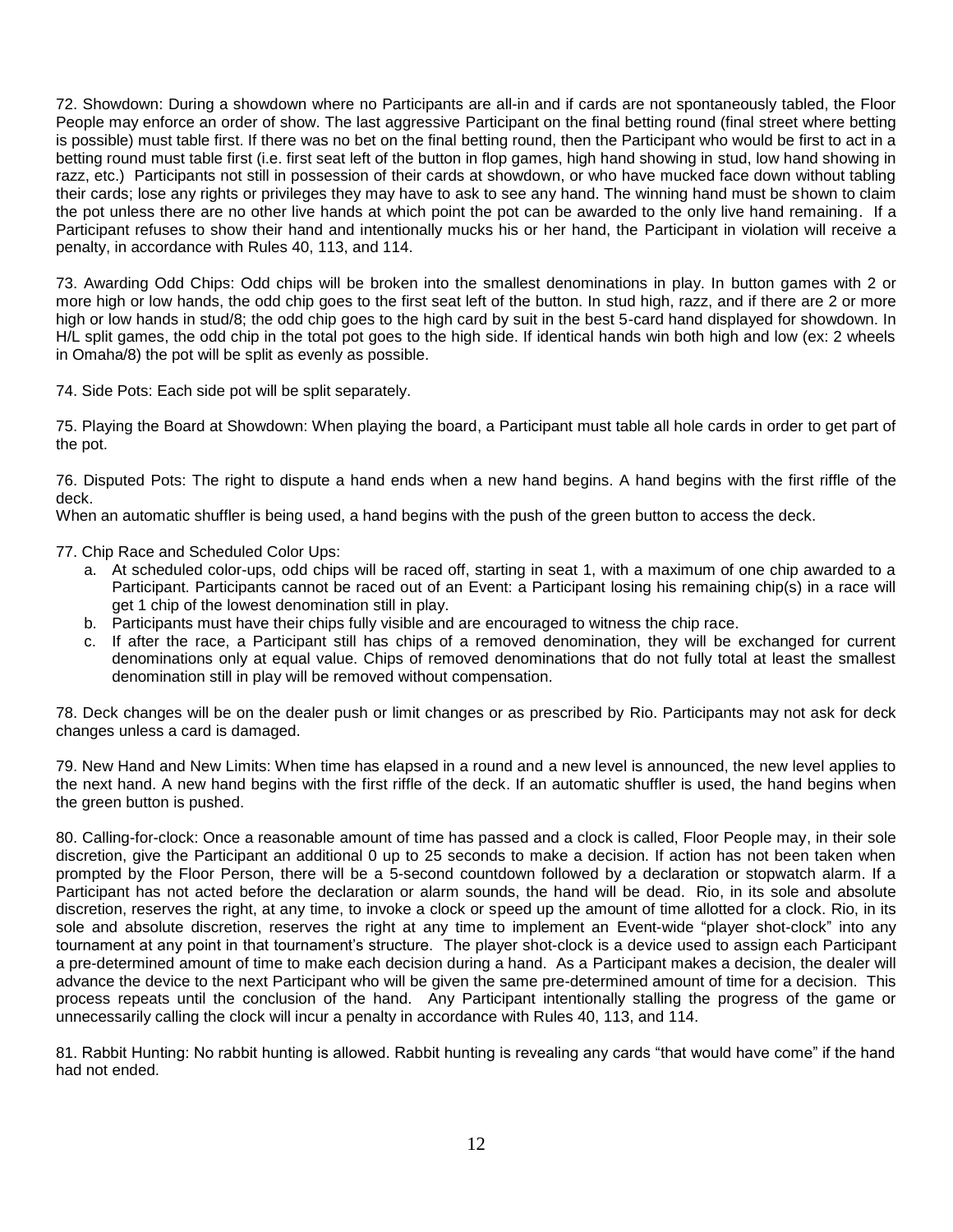82. At Your Seat: A Participant must be at his or her seat by the time all Participants have been dealt complete initial hands to have a live hand. Participants must be at their seats to call the clock as described in Rule 80. "At your seat" is defined as being within reach or touch of your chair.

83. Action Pending: Participants must remain at the table if they still have action pending on a live hand. If a Participant leaves the table before they have acted on their hand, a penalty, in accordance with Rules 40, 113, and 114, will be enforced when the Participant in violation returns to the table.

84. Non-Standard Folds: Any time before the end of the last betting round of a hand, folding in turn when there's been no bet to you (ex: facing a check or first to act post-flop) or folding out of turn are both binding folds and may be subject to penalty in accordance with Rules 40 & 113. Once action has begun, a hand may be considered abandoned and mucked if a Participant is not at his seat.

85. Button: At the start of an Event or redraw, the button will begin in the seat with the first chip stack to the dealer's right. Tournament play will use a dead button. Dead Button is defined as a button that cannot be advanced due to elimination of a Participant or the seating of a new Participant into a position between the small blind and the button. At final tables, there will be a redraw for the button.

86. Dodging Blinds: A Participant who intentionally dodges his or her blind(s) when moving from a broken table must forfeit both blinds and incur a penalty, in accordance with Rules 40, 113, and 114.

87. Button in Heads-Up Play: In heads-up play, the small blind is on the button and acts first pre-flop and last on all other betting rounds. The last card is dealt to the button. When beginning heads-up play, the button may need to be adjusted to ensure neither Participant has the big blind twice in a row.

#### 88. Misdeals:

- a. Misdeals include but are not necessarily limited to:
	- 1. 2 or more boxed cards on the initial deal.
	- 2. First card dealt to the wrong seat.
	- 3. Cards dealt to a seat not entitled to a hand.
	- 4. A seat entitled to a hand is dealt out.
	- 5. In stud, if any of the Participants' 2 down cards are exposed by dealer error.
	- 6. In flop games, if either of the first 2 cards dealt off the deck or any other 2 down cards are exposed by dealer error.
		- i. Participants may be dealt 2 consecutive cards on the button.
			- 1. House standards apply for draw games (ex: lowball).
- b. If a misdeal is declared, the re-deal is an exact re-play: the button does not move, no new Participants are seated, and limits stay the same. Cards are dealt to Participants on penalty or who were not at their seats for the original deal, and their hands are killed after the re-deal. The original deal and re-deal count as one hand for a Participant on penalty, not two.
- c. If substantial action occurs, a misdeal cannot be declared and the hand must proceed. Substantial Action is either:
	- 1. Any two actions in turn, where at least one of which puts chips in the pot (i.e. any 2 actions except 2 checks or 2 folds).
	- 2. Any combination of three actions in turn (check, bet, raise, call, or fold).

89. Four-Card Flop: If the flop contains four (rather than three) cards, whether exposed or not, the dealer shall scramble the four cards face down. A Tournament official will be called to randomly select one card to be used as the next burn card and the remaining three cards will become the flop.

90. Verbal Declarations / Action in Turn: Verbal declarations in turn regarding wagers are binding. Participants must act in turn at all times. Action out of turn will be binding if the action to that Participant has not changed. A check, call or fold is not considered action changing. If a Participant acts out of turn and the action changes, the person who acted out of turn may change their action by calling, raising or folding and may have their chips returned. Participants may not intentionally act out of turn to influence play before them and may incur a penalty in accordance with Rules 40, 113, and 114. A Participant skipped by out of turn action must defend his right to act. If the skipped Participant has not spoken up by the time substantial action occurs to his left, the out of turn action is binding. The Floor Person will be called to render a decision on how to treat the skipped hand.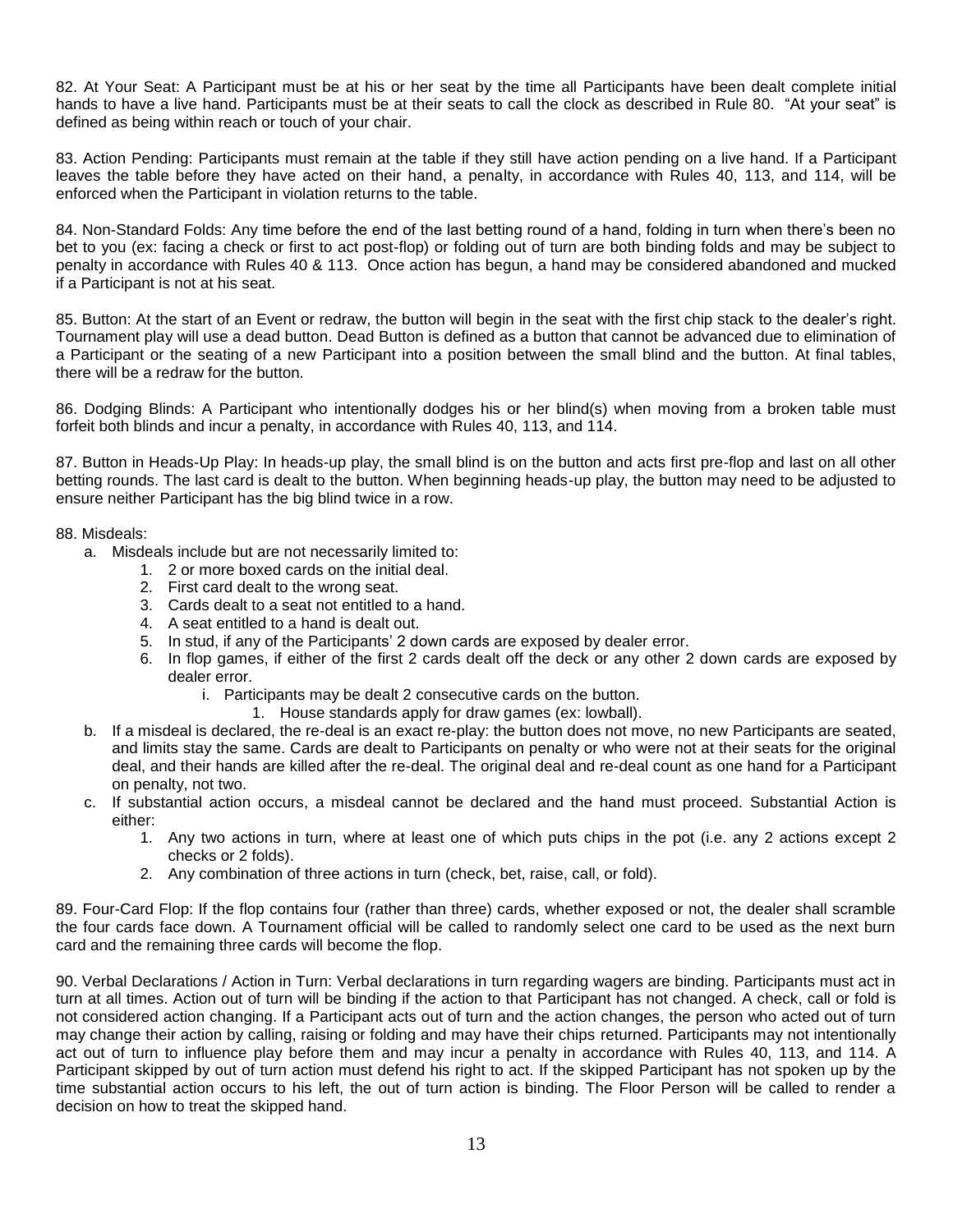91. All chips put into the pot in turn stay in the pot. If a Participant has raised and his or her hand is killed before the raise is called, the Participant may be entitled to the raise back, but will forfeit the amount of the call. Any chips put into the pot out of turn are governed by Rule 90.

92. When facing a bet, unless raise is declared first, a multiple-chip bet is a call if every chip is needed to make the call; i.e. removal of just one of the smallest chips leaves less than the call amount. Example: preflop, 200-400 blinds: A raises to 1200 total (an 800 raise), B puts out two 1000 chips without declaring raise. This is just a call because removing one 1000 chip leaves less than the amount to call (1200). If the single removal of just one of the smallest chips leaves the call amount or more, the bet is governed by the 50% standard in Rule 95.

93. It is the Participant's responsibility to make his/her intentions clear. Standard and acceptable forms of calling include:

- a. Verbally declaring "call".
- b. Pushing out chips equal to a call.
- c. Silently pushing out an oversized chip.
- d. Silently pushing out multiple chips equal to a call under Rule 92.

Silently betting a chip amount that is tiny relative to the bet faced is non-standard, strongly discouraged, subject to penalty, and will be interpreted at the Event Tournament Director's discretion. This may include being ruled a full call. (i.e. NLHE blinds 2k-4k. Participant A bets 50k, Participant B then silently puts out a single 1k chip)

94. As in Rule 93, it is the Participant's responsibility to make his/her intentions clear. Standard and acceptable forms of raising include:

- a. Placing the full amount in the pot in one continuous motion without going back toward the Participant's stack.
- b. Verbally declaring the full amount prior to the initial placement of chips into the pot.
- c. Verbally declaring "raise" prior to the initial placement of chips in the pot. Participant can place the exact amount of the call and then can complete the raise with one additional motion back to the Participant's stack. If an amount other than the exact amount to call but less than a minimum raise is first put out or announced after the initial verbal declaration of "raise"; it will be ruled a minimum raise.

95. If a Participant puts in a raise of 50% or more of the previous bet but less than the minimum raise, he or she will be required to make a full raise. The raise will be exactly the minimum raise allowed.

96. In no-limit and pot-limit, all raises must be equal to or greater than the size of the previous bet or raise on that betting round. An all-in wager of less than a full raise does not reopen the betting to a Participant who has already acted.

a. Exception - two consecutive all-in wagers that exceed the minimum allowable bet or raise. By way of example, Participant A - bets 500, Participant B - raises to 1,000, Participant C - calls 1,000, Participant D - moves all-in for 1,300, Participant E - moves all-in for 1,700. If Participant A calls or folds, then Participants B & C will have an option to raise. The minimum allowable raise will be equal to the last complete raise. In this example, the last complete raise was 500; therefore, Participants B or C would be allowed to call 1,700 and raise 500 for a total wager of 2,200. Also, Participants B or C could raise more than 500. (The half-the-size rule for reopening the betting is for limit poker only.)

97. Oversized Chip Betting: Putting a single oversized chip or multiple same-denomination chips into the pot will be considered a call if the Participant doesn't announce a raise. For example, pre-flop, blinds are 200-400: A raises to 1,200 total (an 800 raise), B puts out two 1,000 chips without declaring raise. This is just a call because removing one 1,000 chip leaves less than the amount needed to call the 1,200 bet. To make a raise with a single oversized chip, a verbal declaration must be made before the chip hits the table surface. If a Participant says "Raise" as an oversized chip is placed into the pot (with the word Raise being announced prior to the chip landing on the table surface), but doesn't state the amount, the raise will be the maximum allowable up to the denomination of that chip. After the flop, an initial bet of a single oversized chip without comment will signify a bet equal to the size of the chip.

**98.** Prior Bet Chips Not Pulled In: If a player with prior-bet chips not yet pulled in faces a raise and bets silently, the bet is ruled as follows:

- a. If prior-bet chips don't cover the call:
	- 1. if the prior chips are not disturbed:
		- i. merely dropping a new overchip onto the prior chip(s) is a call.
		- ii. dropping multiple new chips is a call only if all new chips are needed to call.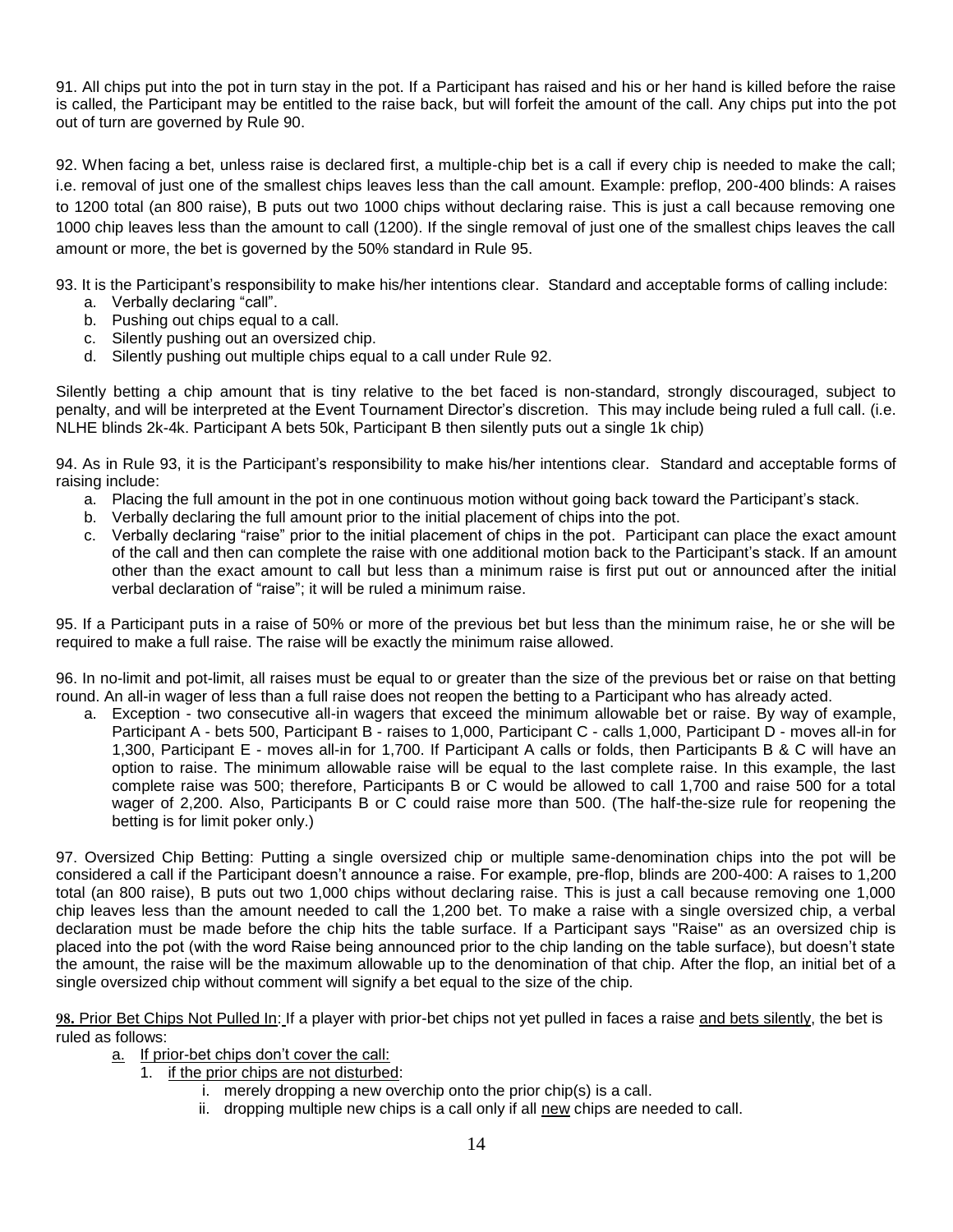- 2. *If all prior chips are pulled back: an overchip is a call; multiple chips constitute a multi-chip bet.*
- 3. *If some but not all prior chips are pulled back, adding any new chip(s) is a multi-chip bet* (see Rule 92*).*
- b. If all prior-bet chips cover the call:
	- 1. Adding any new chip(s) is a multi-chip bet (see Rule 92).
	- 2. If all prior chips are pulled back, an overchip is a bet of the full chip value
- c. In any situation above, the gesture of combining new and prior-bet chips and pushing or tossing them forward is a multi-chip bet.
- d. Example scenario: *The level is 25-50, the BB posts two 25's. The button raises to 600 total (550 more to the BB)*
	- 1. Prior chips are not disturbed and do not cover the call.
		- i. Merely dropping an overchip is a call (drop a 1k chip onto the two 25's).
		- ii. Adding multiple new chips is a call under Rule 92 if all new chips are needed to call
			- 1. Drop two 500's onto the two 25's
			- 2. Drop a 100 and 500 chip onto the two 25's.
		- iii. Adding multiple new chips is a Rule 92 multi-chip bet if one of the new chips is not needed to call (drop a 1k and 500 chip onto the two 25's is a total bet of 1550). Per Rule 92, a silent multi-chip bet is a raise if it hits the 50% raise threshold.
	- 2. If prior chips do not cover the call and are disturbed:
		- i. Removing all prior chips & adding an overchip is a call (pull back the two 25's, add a 1k chip).
		- ii. Removing all prior chips and adding new multiple chips is governed by Rule 92 (pull back both 25's, add two or more new chips).
		- iii. Partial removal of prior chips (pull back one 25, leave the other 25 out): adding any new chip(s), is governed by Rule 92.
- e. Example scenario: *The level is 50-100, BB posts one 1k chip. Pre-flop raise to 700 (600 more to BB)*.
	- 1. If prior chip(s) cover the call amount, adding any new chip(s) is governed by Rule 92. The 1k prior chip covers the raise, thus adding any new chip(s) is a Rule 50 bet of all chips.
	- 2. The gesture of combining prior-bet and new chips and pushing them forward is a bet of all chips under Rule 92. i.e. participant mixes two new 500's with the two prior-bet 25's and pushes or tosses them all forward this is a total bet of 1050.

99. Over-Betting Expecting Change. Betting action should not be used to obtain change. Example: The opening bet is 325 to A and he silently puts out 525 (one 500 and one 25), expecting 200 change. This is a raise to 650 under rule 92. Putting out more than the intended bet can confuse everyone at the table. All chips pushed out silently are at risk of being counted as part of the bet.

100. Number of Raises:

- a. There is no cap on the number of raises in no-limit games.
- b. In limit Events there will be a maximum of one bet and four raises, even if there are only two Participants remaining in the hand. Once the Tournament becomes heads-up (that is, only two Participants remain in the entire Tournament), this rule does not apply. There may be unlimited raises at the heads-up level.

101. Pot Size and Pot Limit Bets: Participants are entitled to be informed of the pot size in pot-limit games only. Dealers will not count the pot in limit and no-limit games. If requested, dealers may spread the pot so that a Participant can count it.

102. Declaring, "I bet the pot" is not a valid bet in limit or no-limit poker but it does bind a Participant to make at least the minimum bet. If the Participant is facing a bet and makes this declaration, the Participant will be required to make at least a minimum raise.

103. Strings Bets and Raises: Dealers will be responsible for calling string bets/raises. All Participants at the table are encouraged to assist in calling a string bet/raise if a dealer fails to identify it. A floor person must verify string bets/raises called by a Participant. A string bet/raise is defined as attempting a bet or raise in multiple movements that include a return to a Participant's stack without a prior verbal declaration of intent or visual deception intended to induce action out of turn before a Participant's action is complete.

104. Accepted Action: Poker is a game of alert, continuous observation. It is the caller's responsibility to determine the correct amount of an opponent's bet before calling, regardless of what is stated by the dealer or Participants. If a caller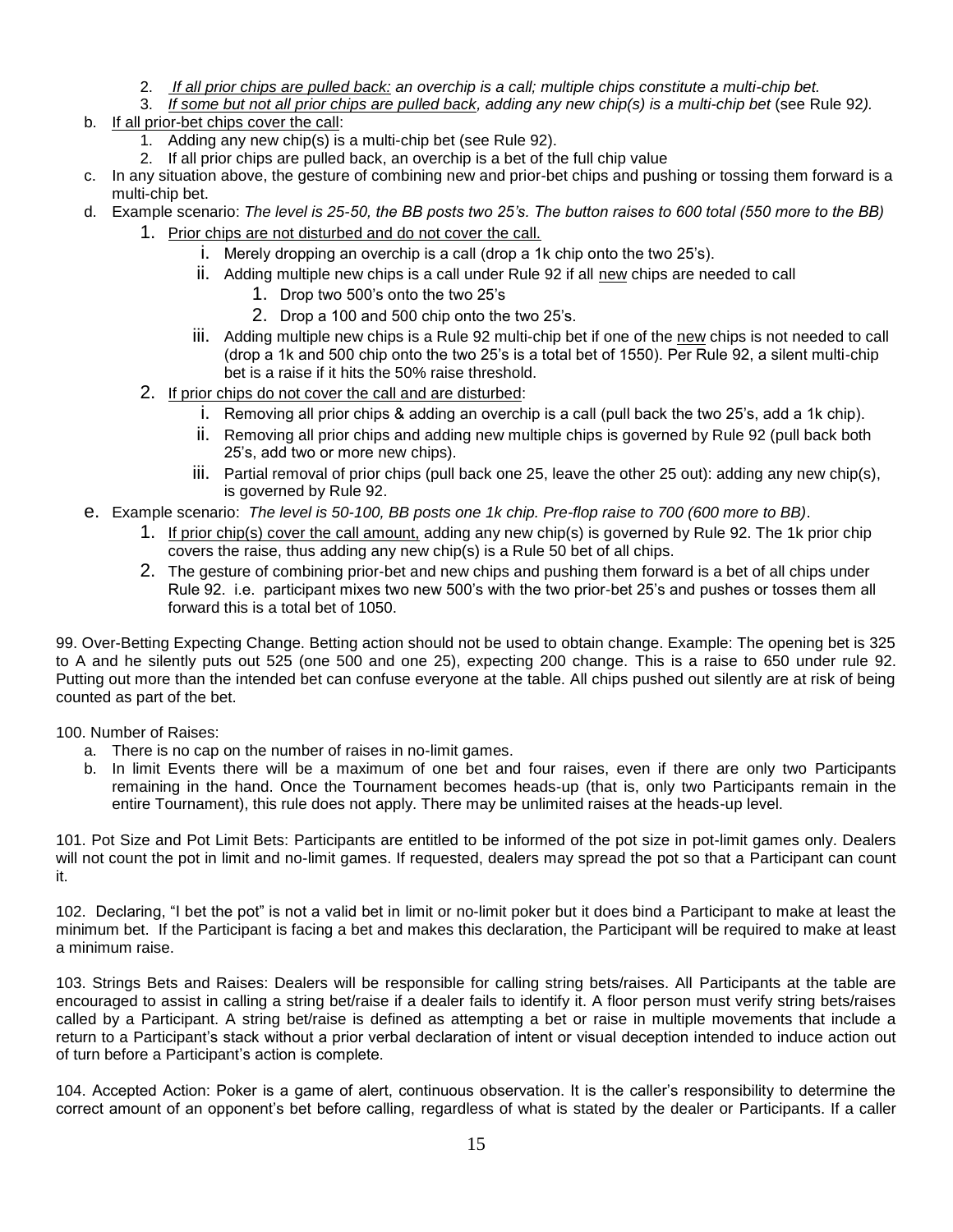requests a count but receives incorrect information from the dealer or Participants, then places that amount in the pot, the caller is assumed to accept the full correct action & is subject to the correct wager or all-in amount.

105. All-In with Chips Found Behind Later: If A bets all-in and a hidden chip is found behind after a Participant has called, the Event Tournament Director will determine if the chip behind is part of accepted action or not. If not part of the action, A will not be paid off for the chip(s) if he wins. If A loses he is not saved by the chip(s) and the Event Tournament Director may award the chip(s) to the winning caller.

106. Cards and Chip Stacks Kept Visible, Countable, and Manageable. Discretionary Color-Ups: Participants are entitled to a reasonable estimation of an opponent's chip count; thus chips should be kept in countable stacks. Clean stacks in multiples of 20 are recommended as a standard. Participants must keep their higher denomination chips visible and identifiable at all times. Floor People will control the number & denomination of chips in play and may color up at their discretion. Discretionary color ups are to be announced. Participants with live hands must keep their cards in plain view at all times.

107. Chips in Transit: All chips must be visible at all times. Participants may not hold or transport Tournament chips in any manner that takes them out of view or out of the Tournament area. A Participant who does so will forfeit the chips and face disqualification. The forfeited chips will be taken out of play. It is never acceptable to conceal chips in any manner, whether in pockets, under clothing or in closed hands, etc. Chips must remain visible to floor staff, dealers and other Participants at all times.

108. Protect Your Hand: Participants must protect their own hands at all times. A protected hand is defined as a hand sitting on the table surface with a card cap (see Rule 112) placed on top of the hand. If a dealer or Participant kills or fouls an unprotected hand, the Participant will have no redress and will not be entitled to his or her chips back that were wagered in the hand. If the Participant initiated a bet or raise and hasn't been called, the uncalled bet or raise will be returned to the Participant. 109. Your hand is declared dead if:

- You fold or announce that you are folding when facing a bet or a raise.
- You throw your hand away in a forward motion causing another Participant to act behind you even if not facing a bet. Discarding non-tabled cards face down does not automatically kill them; a Participant may still table the cards if they remain 100% identifiable. Cards are killed by the dealer when pushed into the muck.
- In stud, when facing a bet, you pick your up-cards off the table, turn your up-cards facedown, or mix your up-cards and down-cards together.
- The hand does not contain the proper number of cards for that particular game, except at stud a hand missing the final card may be ruled live, and at lowball and draw high a hand with too few cards before the draw is live.
- You act on a hand with a joker as a hole-card in a game not using a joker. A Participant who acts on a hand without looking at a card assumes the liability of finding an improper card.
- You have the clock on you when facing a bet or raise and exceed the specified time limit.
- Due to the unique game play in Open-Face Chinese, dead hands for that game type are described in the rules governing that game.
- 110. Cards thrown into the muck may be ruled dead. However, a hand that is clearly identifiable may be retrieved and ruled live at
- management's discretion if doing so is in the best interest of the game. An extra effort will be made to rule a hand retrievable if it was

folded as a result of dealer error or incorrect information given to/by a Participant.

111. Cards thrown into another Participant's hand are dead, whether they are face-up or facedown. A Participant throwing hole cards into the hole-cards of a blind may cause a re-deal. The offending Participant will receive a hand, but it will be dealt dead.

112. Foreign Objects: There will be no foreign objects on the table except for a maximum of one card cap (also known as a card protector). Card caps can be no larger than two (2) inches in diameter and no more than one-half (1/2) inch in depth. Participants may not place any food or beverages on the poker table with the exception of one (1) capped bottle of water.

113. Penalties: In its sole and absolute discretion, Rio may impose penalties ranging from a verbal warning, one missed hand away from the table up to disqualification and expulsion from the Casino. Penalties will be invoked in cases of soft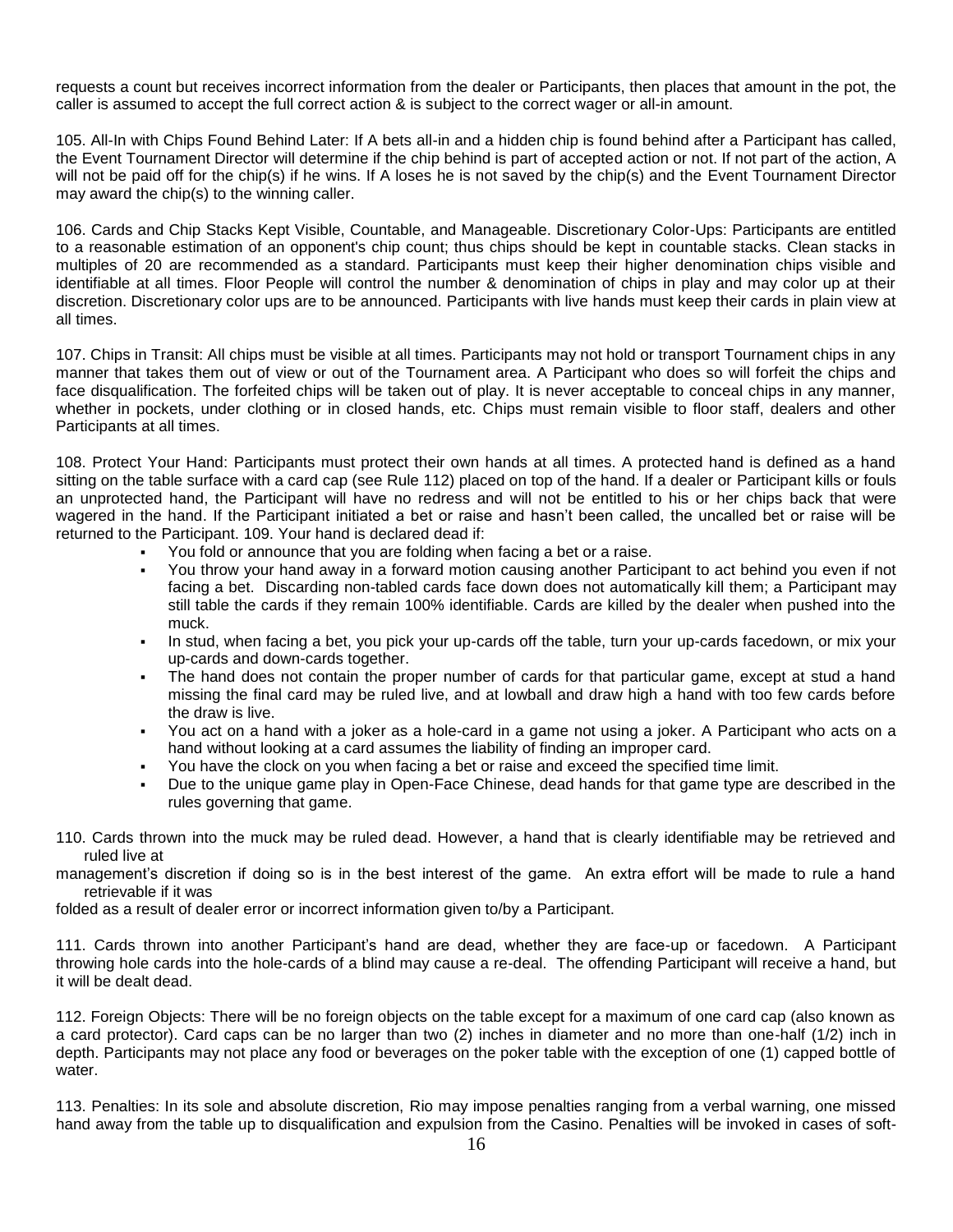play, abuse or disruptive behavior, and cheating or collusion. A penalty will also be imposed if a Participant throws a card off the table, forcefully mucks their cards causing one or all cards to turn over, violates the one-participant-to-a-hand rule or engages in similar behavior. One-participant-to-a-hand means a Participant may not receive advice from anyone while in a hand and may not provide advice to any Participant while that Participant is in a hand.

- a. Tournament officials can assess a verbal warning, a missed hand, or one-round, two-round, three-round or fourround penalties and disqualification.
- b. A missed-hand penalty will be assessed as follows: The offender can miss one hand or one to four rounds of hands away from the table. The offender's missed hand is counted as part of the round when a penalty is given.
- c. Participants who receive a missed-hand penalty must remain outside the designated Tournament areas for the length of their penalty.
- d. The Participant must notify the Tournament staff prior to returning to their seat. Repeat infractions are subject to escalating penalties up to disqualification.
- e. Rio will log all penalties issued throughout the duration of the WSOP under Participants Bravo account.
- f. It should be noted that penalties may not always be imposed in successive manner. Tournament staff in their sole discretion, for example, can disqualify a person for a first offense if action of Participant is deemed worthy. Or a Participant, for example, may forego a warning and be assessed a three round penalty. Participants should know any conduct deemed penalty-worthy could result in a wide range of discipline for a first offense.

114. Disqualification: A Participant who is disqualified shall have his or her chips removed from play and no refund will be provided to that disqualified Participant. Any Participant who forfeits play for health or other personal reasons after the start of a Tournament will have his or her chips blinded off accordingly.

115. Table Talk / Disclosure: Participants are obligated to protect the other Participants in the Tournament at all times. Therefore, whether in a hand or not, Participants may not:

- a. Disclose contents of live or folded hands.
- b. Advise or criticize play at any time.
- c. Read a hand that hasn't been tabled.
- d. Discuss strategy with an outside source while involved in a hand.
- e. The one-Participant-to-a-hand rule mentioned in Rule 113 will be enforced. Special Exceptions:
	- 1. A Participant is allowed to mention the strength or content of his/her hand if no other Participant in the hand will have a decision to make.
	- 2. In heads-up Events or when down to the last two Participants in a Tournament, Participants may speak freely regarding the contents of their hands.
	- 3. The Floor Person reserves the right use his/her judgment to determine if one Participant intentionally helped another Participant. Participants who violate this rule are subject to penalty in accordance with Rules 40, 113, and 114.

116. Exposing Cards and Proper Folding: A Participant exposing his or her cards with action pending will incur a penalty, but will not have a dead hand. The penalty will begin at the end of the hand. All Participants at the table are entitled to see the exposed card(s). When folding, cards should be pushed forward low to the table, not deliberately exposed or tossed high ("helicoptered").

117. Ethical Play: Poker is an individual game. Soft play will result in penalties that may include forfeiture of chips and/or disqualification. Chip dumping and other forms of collusion will result in disqualification.

118. Etiquette Violations: Repeated etiquette violations will result in the imposition of penalties assessed by the Tournament Staff. Examples include, but are not limited to, unnecessarily touching other Participants' cards or chips, body, or clothing, delay of the game, repeatedly acting out of turn, betting out of reach of the dealer, or excessive chatter. Excessive chatter includes, but is not limited to, talking or conversation that causes a disruption of Participants who are in a hand.

# **SECTION VII - TOURNAMENT OPERATIONS POLICIES AND PROCEDURES**

119. Dinner breaks for Events are listed on their respective structure sheet.

120. The duration of Play for day one of all Events is noted on each Event's structure sheet.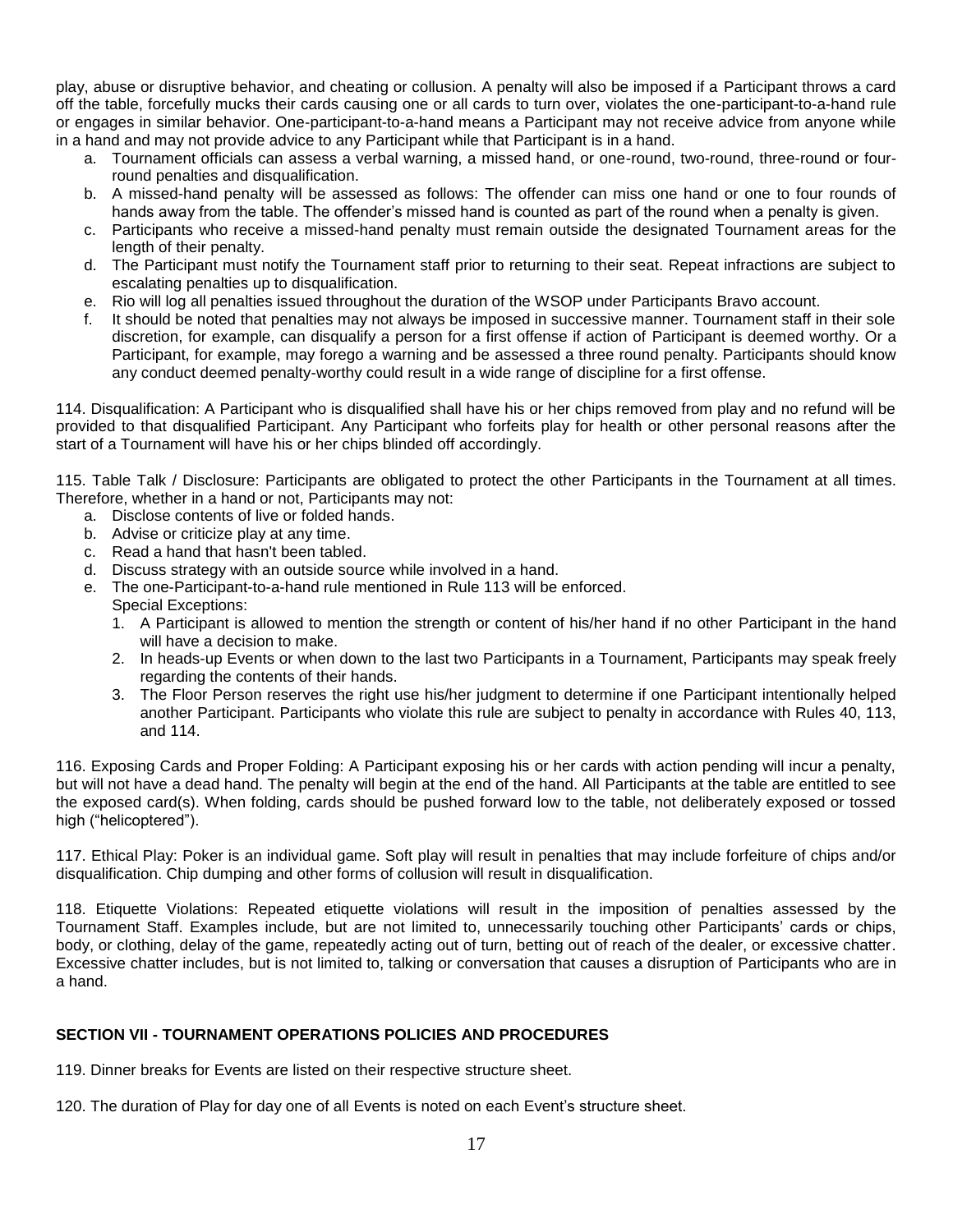121. Play on Day 2 and beyond may be suspended prior to the end of scheduled play, and will resume the following day even if noted otherwise in the structure sheet for the Event.

122. If an Event has not reached a winner and is heads up after the completion of play on its final scheduled day, play may be extended in order to complete the Event.

123. The Tournament Director may modify the schedule of play for any Event for any reason.

124. End of Day: Ten minutes prior to the end of days play for any Event, a random card will be drawn to determine how many additional hands will be played. Playing Cards with ranks 3 through 7 will be used, scrambled face-down,and a random Participant will be asked to pick a card. The card drawn will determine the number of hands played at each table to conclude play for the day. If the tournament has already re-drawn to three or less tables as described in Rule #67.c, the clock will not be stopped and play will continue until the ten minutes has expired.

125. Hand for Hand:

- a. Upon nearing the "Money" (the first level of the prize pool payout), a "Hand-for-Hand" method of determining Participant placement within the prize pool and the actual amount of prize pool disbursement within that Event will be utilized. This will begin by completing the current hand in progress at all tables. Once all hands are complete, the dealer at each table will deal one hand only, then – once the hand is complete – suspend play. This process will continue until enough Participants have been eliminated to reach the money.
- b. During the Hand-for-Hand process, more than one Participant may be eliminated during the same hand. If two or more Participants are eliminated during the same hand at different tables, those Participants will "tie" for that place finish. If two or more Participants are eliminated during the same hand at the same table, the Participant(s) who began the hand with the highest chip count will receive the higher place finish.
- c. After Hand-for-Hand begins each hand will run 2 minutes off the clock, regardless of how long the hand actually takes. The 2 minute run-off starts with the current hand at time of announcement. Example: 17:30:00 remains in the current level when "finish the current hand…" is announced. At the end of the current hand the clock is set to 17:28:00. At the end of the next hand it is set to 17:26:00 and so on Payoff eligibility starts at the announcement: "finish the current hand you're on then hold up, we are going hand for hand". If enough Participants bust on the current hand to break into the money, the busting Participants will be eligible for a share of the place(s) paid on the current hand.
- d. So that Participants can most clearly know the timing of level changes, whenever possible the clock should be reduced by 2-minutes after each hand not after "batches" of multiple hands.
- e. Blinds will continue to increase as new levels are reached.
- f. Participants are encouraged but not required to remain seated during Hand-for-Hand play.
- g. In the event of an all-in and call during Hand-for-Hand, the cards of all Participants in the hand should remain face down. Dealers should not deal additional cards until instructed.

126. Participant Disputes: All Participant disputes with Rio shall be resolved in accordance with Nevada law NRS 463.362 Resolution of Disputes.

- a. Whenever a patron and a [gaming] licensee, or any person acting on behalf of or in conjunction with a [gaming] licensee, have any dispute which cannot be resolved to the satisfaction of the patron and which involves:
	- 1. Alleged winnings, alleged losses or the award or distribution of cash, prizes, benefits, tickets or any other item or items in a game, tournament, contest, drawing, promotion or similar activity or Event.
	- 2. The manner in which a game, tournament, contest, drawing, promotion or similar activity or Event is conducted, the [gaming] licensee is responsible for notifying the [Nevada Gaming Control] Board or patron in accordance with the provisions of subsection 2, regardless of whether the [gaming] licensee is directly or indirectly involved in the dispute.
- b. Whenever a dispute described in subsection 1 involves:
	- 1. At least \$500, the [gaming] licensee shall immediately notify the [Nevada Gaming Control] Board.
	- 2. Less than \$500, the [gaming] licensee shall notify the patron of the patron's right to request that the [Nevada Gaming Control] Board conduct an investigation.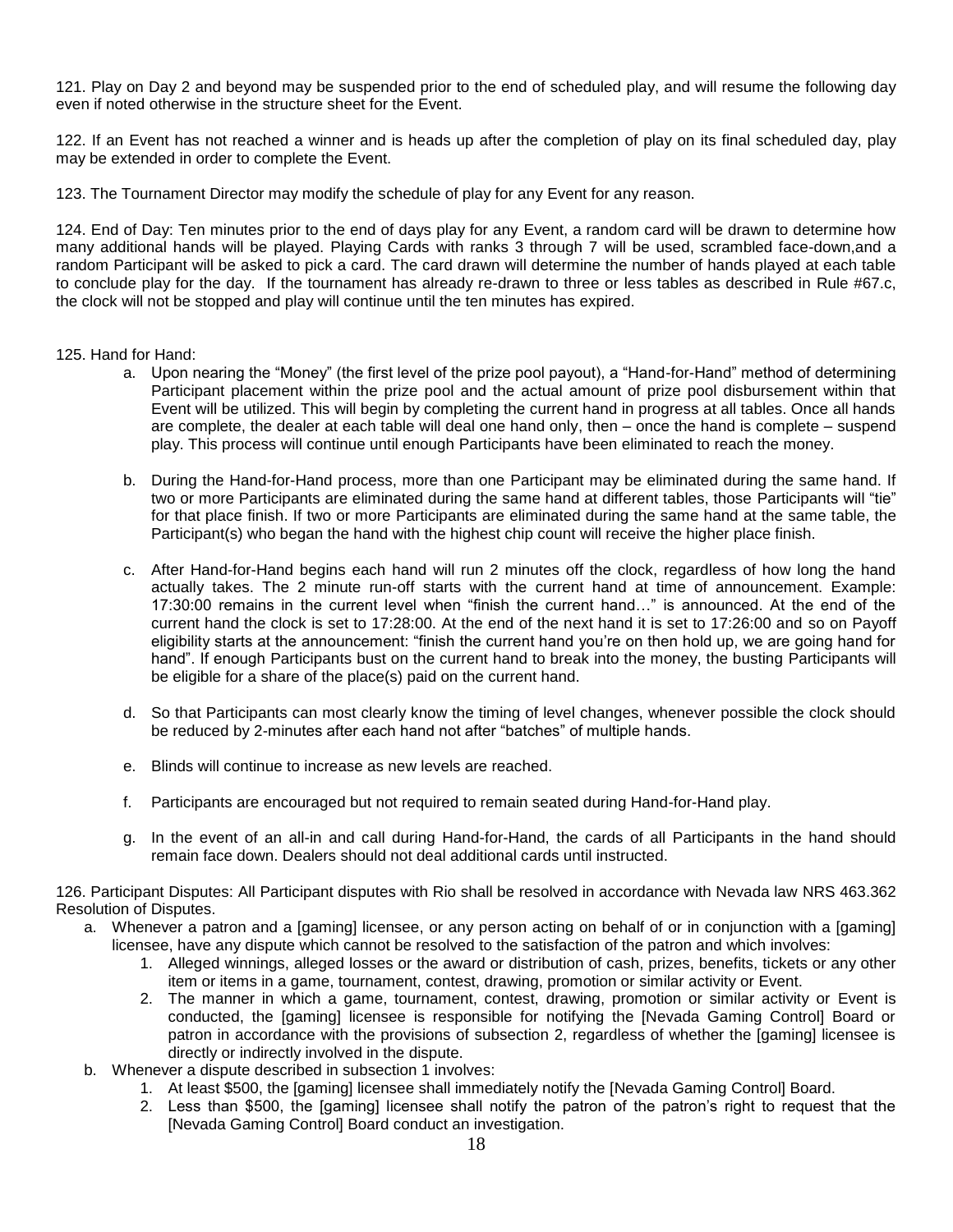- c. Upon being notified of a dispute, the [Nevada Gaming Control] Board, through an agent, shall conduct whatever investigation it deems necessary and shall determine whether payment should be made. The agent of the [Nevada Gaming Control] Board shall mail written notice to the [Nevada Gaming Control] Board, the [gaming] licensee and the patron of the agent's decision resolving the dispute within 45 days after the date the [Nevada Gaming Control] Board first receives notification from the [gaming] licensee or a request to conduct an investigation from the patron. The failure of the agent to mail notice of the agent's decision within the time required by this subsection does not divest the [Nevada Gaming Control] Board of its exclusive jurisdiction over the dispute.
- d. Failure of the [gaming] licensee to notify the [Nevada Gaming Control] Board or patron as provided in subsection 2 is grounds for disciplinary action pursuant to NRS 463.310 to 463.3145, inclusive.
- e. The decision of the agent of the [Nevada Gaming Control] Board is effective on the date the aggrieved party receives notice of the decision. Notice of the decision shall be deemed sufficient if it is mailed to the last known address of the [gaming] licensee and patron. The date of mailing may be proven by a certificate signed by an officer or employee of the [Nevada Gaming Control] Board, which specifies the time the notice, was mailed. The notice shall be deemed to have been received by the [gaming] licensee or the patron 5 days after it is deposited with the United States Postal Service with the postage thereon prepaid.

127. Rio and its affiliates respect the right of Participants to the full and equal enjoyment of the goods, services, facilities, privileges, advantages and accommodations of the WSOP Tournament without discrimination or segregation on the grounds of gender identity or expression.

# **SECTION VIII – TOURNAMENT BETTING FORMATS**

#### **LIMIT**

- a. Restricts Participants to betting and raising to a set amount on each betting round according to the structure for the Event.
- b. All limit Events are played with a bet and a maximum of four raises unless heads-up at the final table.

#### **NO - LIMIT**

- a. The maximum amount a Participant can bet or raise is only limited by the amount of chips they have in their possession.
- b. The minimum bet is equal to the amount of the Big Blind.
- c. The Dealer WILL NOT tell a Participant the total amount of the pot at any time. The dealer may spread the pot for viewing by the Participant with action pending, upon request.

#### **POT LIMIT**

- a. The maximum amount a Participant can bet or raise is limited to the amount of the pot.
- b. The minimum bet is equal to the amount of the Big Blind.
- c. The Dealer MUST tell a Participant the total of the pot when asked by the Participant facing action.
- d. If a Participant "over-bets" the pot, the Dealer MUST announce the correct bet amount immediately. An accurate pot total should be maintained at all times. Should the pot be over-bet with significant action following, the over-bet will not be corrected. In Tournaments, all bets are counted at their "true" value, including the Small Blind when determining the amount of the pot.

# **SECTION IX – TOURNAMENT GAME FORMATS**

#### **FLOP GAMES**

- a. Played with 2-10 Participants.
- b. The Dealer will always deal the first card to the Participant directly following (clockwise) the Dealer button (Small Blind position).
- c. The Dealer should announce the number Participants remaining active in the hand while dealing the flop, turn and river.

# **1. TEXAS HOLD'EM**

In Texas Hold'Em, each Participant receives two down cards as their personal hand, or hole cards, after which there is a round of betting. After action is complete, the dealer burns a card and three board cards, the "flop", are then placed simultaneously and another round of betting occurs. Another card is burnt and the next card, the "turn", is placed out on the board followed by a betting round. Another card is burnt and the final card, "the river", is placed out on the board followed by the final betting round. The board cards are community cards, and a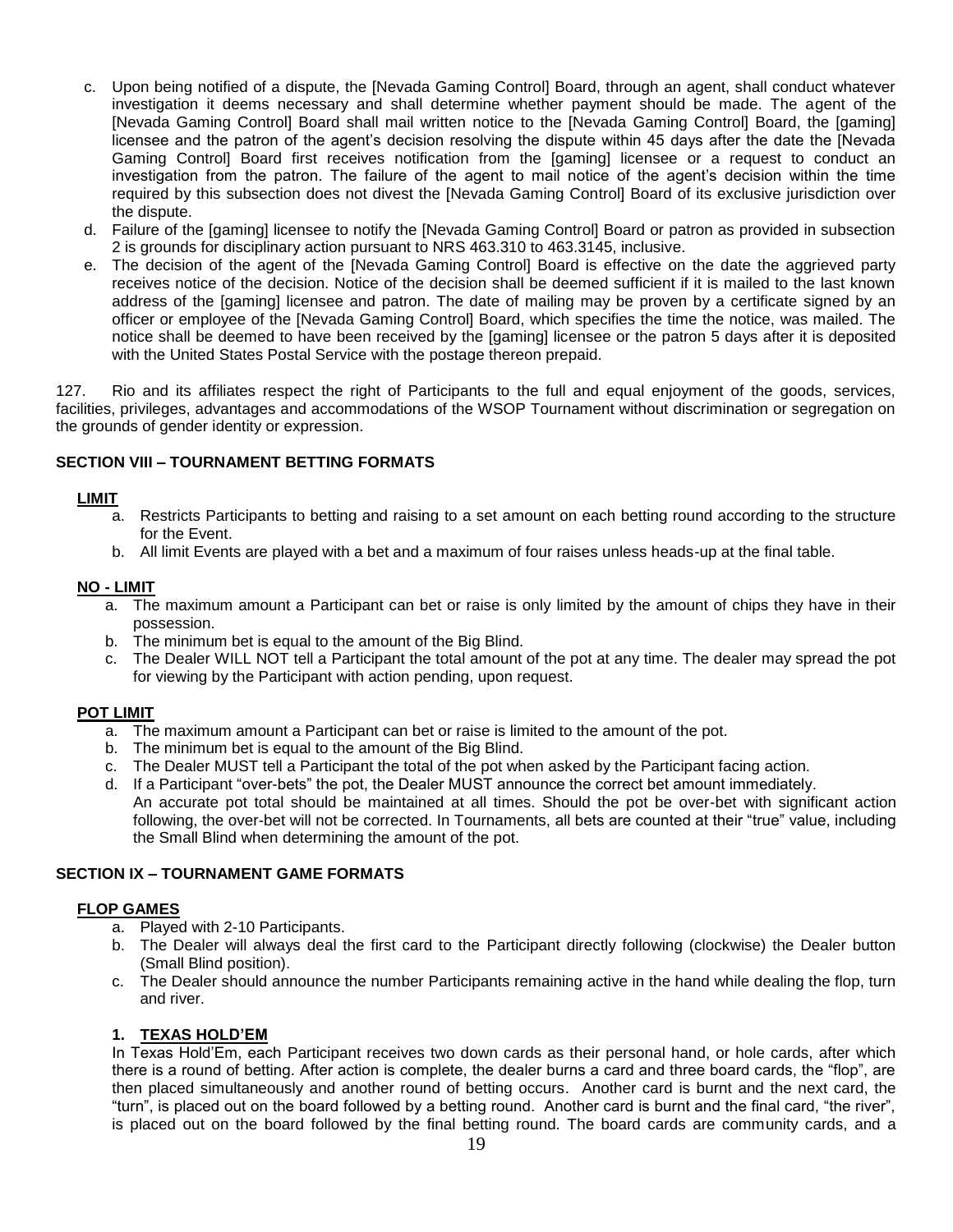Participant may use any five-card combination from among the board and personal cards to make the best possible five-card poker hand. A Participant may use all of the board cards and no personal cards to form a hand playing the board. A dealer button is used. The usual structure is to use two blinds, but it is possible to play the game with one blind, multiple blinds, an ante, or combination of blinds plus an ante.

# **2. OMAHA**

In Omaha, each Participant receives four down cards as their personal hand, hole cards, after which there is a round of betting. After action is complete, the dealer burns a card and three board cards, the "flop", are then placed simultaneously and another round of betting occurs. Another card is burnt and the next card, the "turn", is placed out on the board followed by a betting round. Another card is burnt and the final card, "the river", is placed out on the board followed by the final betting round. The five board cards are community cards. A Participant may only use three boards cards combined with any two of the Participant's four hole cards to make the best possible five-card poker hand. A dealer button is used along with a small blind and big blind.

#### **3. OMAHA HI/LOW 8 or BETTER**

Omaha can be played as a high-low split pot game. The Participant must use any combination of two hole cards and three board cards for the high hand and either a different or the same combination of two hole cards and three board cards for the low hand. All the rules of Omaha apply to Omaha high-low split. This game is played with a split-pot format. Half of the pot is awarded to the Participant or Participants with the highest 5-card poker hand. The other half of the pot is awarded to the Participant or Participants holding the lowest 5-card poker hand. A qualifier of 8-or-better for the low hand is used. This means to win the low half of the pot, a Participant's hand at the showdown must have five cards of different ranks that are an eight or lower in rank. An ace can be played as either high or low. Straights and flushes do not count against a low hand so the best possible low hand is 5-4-3- 2-A, also known as a WHEEL. The best high poker hand wins the entire pot if there is no qualifying hand for low.

#### **4. OMAHA " BIG O" HI/LOW 8 or BETTER (5 Card Omaha)**

All the rules of Omaha High-Low apply to Omaha "The Big O" with the following change; all Participants are dealt 5 cards in their initial starting hand. Game is played with 7 Participants so Final Table can be seated with 8 **Participants** 

#### **SEVEN CARD GAMES**

Played with a maximum of 8 Participants.

In a seven-card game, each Participant first receives two down cards followed by one up card to start the hand. After each Participant receives their three initial cards, there is the first round of betting. There are then three more up-cards and a final down card, with a betting round after each, for a total of five betting rounds on a deal played to the showdown. In all fixed-limit games, the smaller bet is wagered for the first two betting rounds, third and fourth street, and the larger bet is wagered for the last three betting rounds, on the fifth, sixth, and seventh street. Deliberately changing the order of your up-cards in a stud game is improper because it unfairly misleads the other Participants; a Participant deliberately changing the order of the up-cards may have a dead hand.

When the wrong person is designated as the bring-in and bets, if the next Participant has not yet acted; the action will be corrected to the correct bring-in position, who has the option to either post the bring-in or complete to the full bet according to the structure. The incorrect bring-in takes back the wager. If the next hand has acted after the incorrect low card action, the wager stands, action continues from there, and the real low card has no obligations.

Increasing the amount wagered by the forced bring-in, up to a full bet does not count as a raise but merely as a completion of the bet. For example: Bring-in 100, complete to 400; four raises are then allowed.

If you are not present at the table when third street has been delivered to the final Participant position, you forfeit your ante and bring-in, if any.

The down cards will be killed; the up card, third street; will be killed when action reaches your position. Fourth street will not be delivered to an absent Participant position.

All new pairs are announced; possible straights or flushes are not announced.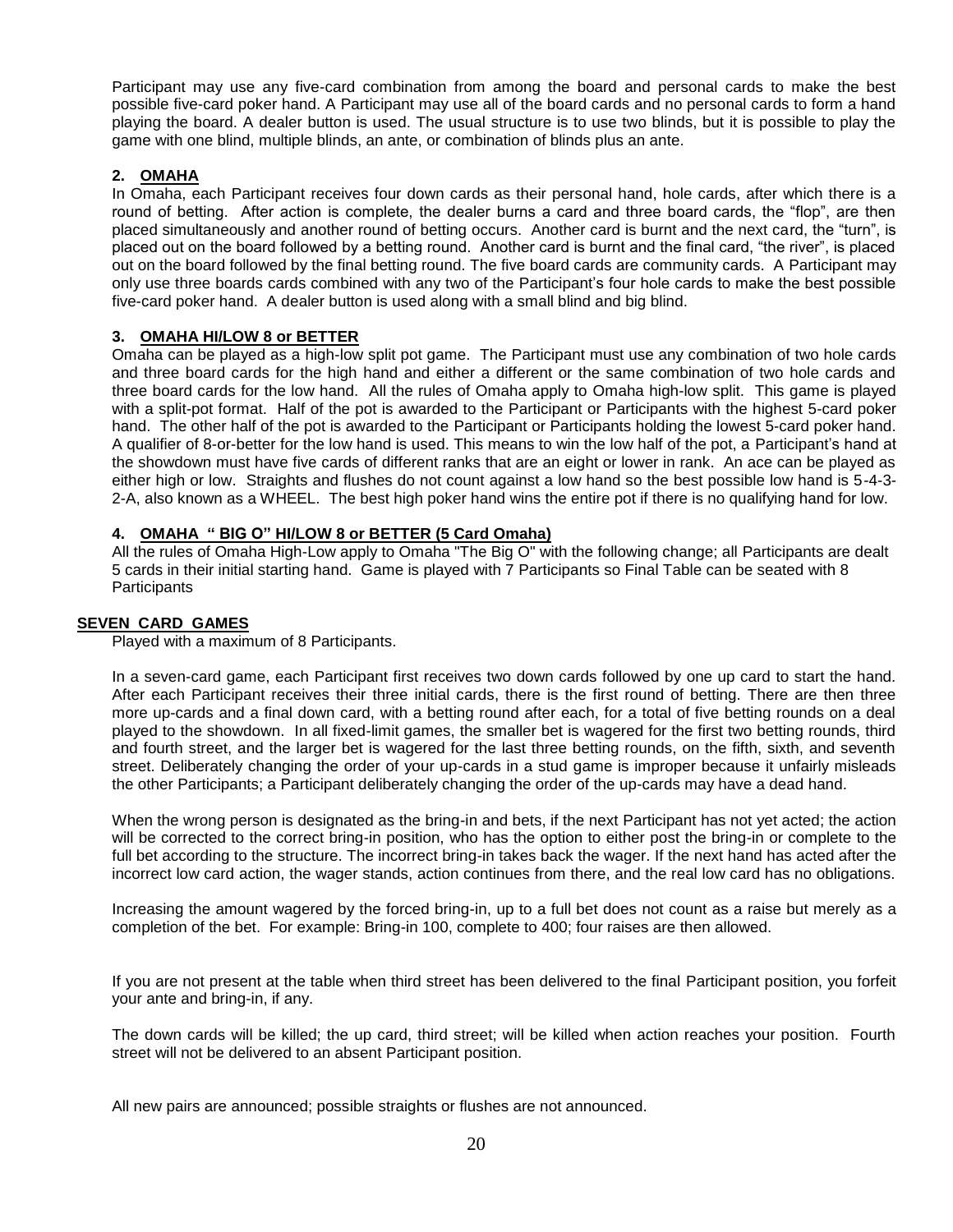# **1. SEVEN CARD STUD**

The first round of betting starts with a forced bet, the bring-in, indicated by the lowest card by rank and suit. The Participant with the forced bet has the option of opening with the bring-in or the full bet as designated in the structure. On subsequent betting rounds, the high hand on board initiates the action, a tie is broken by position, with the Participant who received cards first acting first. If the Participant with the low card is all-in for the ante, the person to that Participant's left acts first. If the Participant with the low card is all-in for a portion of the bringin, the bet is made; all other Participants must enter for at least the bring-in amount or the full bet as designated in the structure. When an open pair is showing on Fourth Street, the second up card, any Participant has the option of betting either the lower or the upper limit. For example: In a level with \$500-\$1000 betting limits, if you have a pair showing and are the high hand, you may bet either \$500 or \$1000. If you bet \$500, any Participant then has the option to call \$500, raise \$500, or raise \$1000. If a \$1000 raise is made, then all other raises must be in increments of \$1000. If the Participant high with the open pair on fourth street checks, then subsequent Participants have the same options that were given to the Participant who was high.

# **2. SEVEN CARD STUD HI/LOW 8 or BETTER**

Seven-card stud/8 is a stud game which is played both high and low. A qualifier of 8-or-better for the low hand is required. This means to win the low half of the pot, a Participant's hand at showdown must have five cards of different ranks that are an eight or lower in rank. An ace is the highest card and also the lowest card. If there is no qualifying hand for low, the best high hand wins the whole pot. A Participant may use any five cards to make the best high hand, and the same or any other grouping of five cards to make the best low hand. On Fourth Street, a Participant showing an open pair does not have an option of opening with an upper limit bet.

The low card by suit initiates the action on the first round, with an ace counting as a high card for this purpose. On subsequent rounds, the high hand initiates the action. If the high hand is tied, the first Participant in the tie clockwise from the dealer acts first. If the high hand is all-in, action proceeds clockwise as if that person had checked. Straights and flushes do not affect the value of a low hand.

When there is an odd chip in a pot, the chip goes to the high hand. If two Participants split any portion of the pot by tying for either the high or the low, that portion of the pot shall be split as evenly as possible to the lowest denomination chip in play. The Participant with the highest card by suit receives the odd chip. When making this determination, only the five cards used by the Participant at showdown are considered. All other rules for sevencard stud apply to Seven-Card Stud/8 if not mentioned above.

# **3. SEVEN CARD STUD HI/LOW REGULAR**

All rules of Seven Card Stud/8 apply except there is no qualifier for low and the high card by suit initiates the action on the first round with the king of spades being the highest card by rank and suit. Also on subsequent betting rounds, the low hand initiates the action.. Ex: The low hand may be:  $10 \bullet$ ,  $8 \clubsuit$ ,  $6 \blacktriangledown$ ,  $3 \blacklozenge$ ,  $A \blacklozenge$ .

# **4. SEVEN CARD RAZZ**

The lowest-ranking hand wins the pot. Aces are low only, and two aces are the lowest pair. The format is similar to seven-card stud high, except that the high card, with the king of spades being the highest card by rank and suit, is required to make the forced bet on the first round. The low hand acts first on all subsequent rounds. Straights and flushes have no ranking, so the best possible hand is 5-4-3-2-A, known as a wheel. The lowest hand wins the pot. Aces are low, and straights and flushes have no effect on the low value of a hand. The best possible hand is 5-4-3-2-A. The low hand acts first on all subsequent rounds. If the low hand is tied, the first Participant clockwise from the dealer starts the action. On Fourth Street, a Participant showing an open pair does not have an option of opening with an upper limit bet. All other rules for seven-card stud apply to Seven-Card Razz if not mentioned above.

# **DRAW GAMES**

Draw games are played with six Participants with the exception of Badugi, which is played with eight Participants.

Lowball is draw poker with the lowest hand winning the pot. Each Participant is dealt five cards facedown, after which there is a betting round. Exception: Badugi, each Participant is dealt 4 cards facedown. The structure may call for an ante and/or to open with a raise. Tournament play begins with a small and big blind. The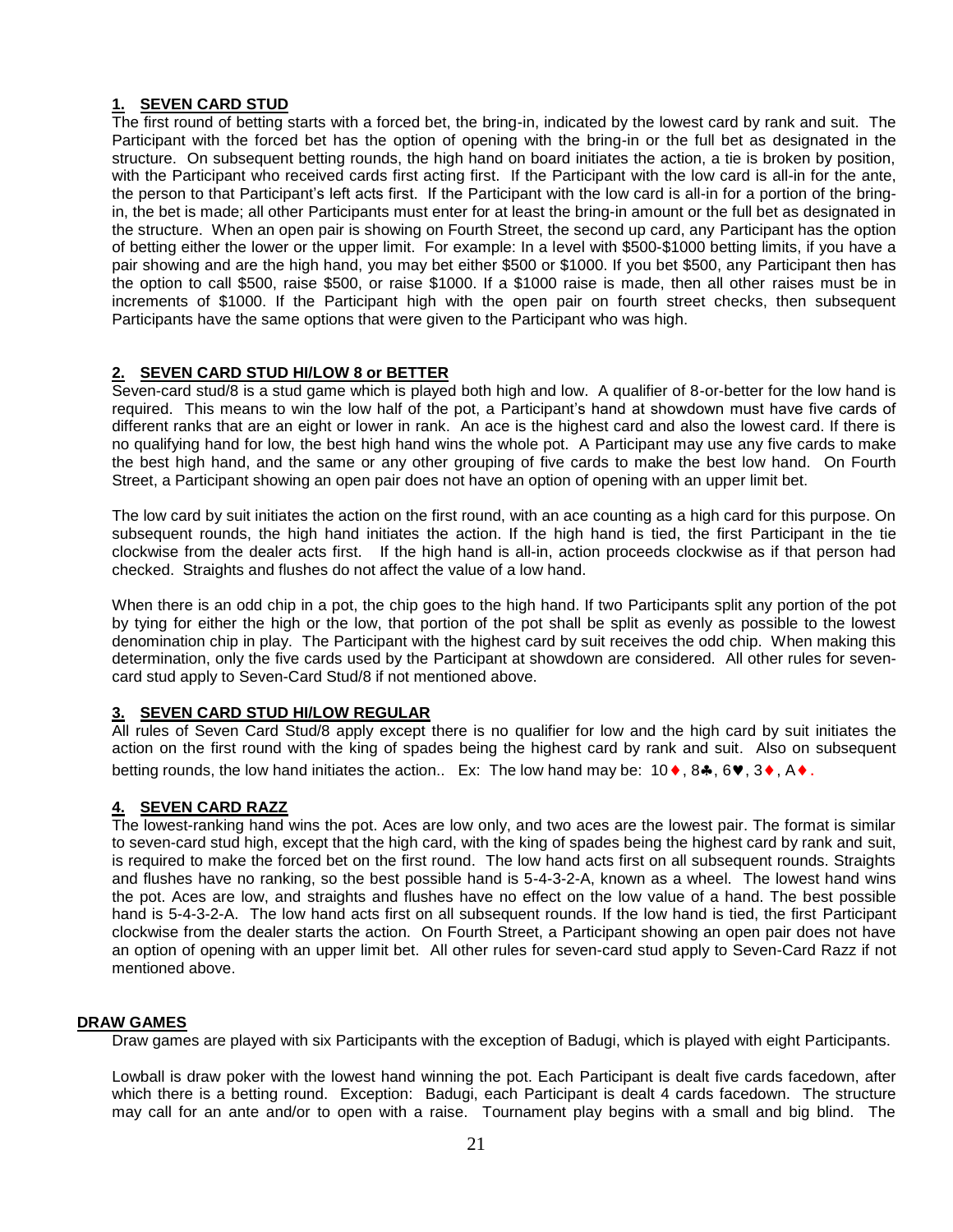Participants who remain in the pot after the first betting round now have an option to improve their hand by replacing cards in their hands with new ones; this is the draw. There are two basic formats, Limit and No-Limit.

Limit games are generally triple draw; the basic rules for limit poker apply.

In Triple draw, the Participants will have a betting round with the initial hand, after the first draw, after the second draw, and again after the third draw, with four betting rounds total. The most popular forms of limit triple draw lowball are ace-to-five lowball(also known as California lowball ) and deuce-to-seven lowball( also known as Kansas City lowball ). Ace-to-five lowball gets its name because the best hand is 5-4-3-2-A; Aces are low and a straight or flush may qualify as a winning hand. Deuce-to-seven lowball gets its name because the best hand is 7-5-4-3-2, not suited; Aces are high only and straights or flushes are ranked as straights or flushes but are not fouled hands. Other forms of limit triple draw lowball are Badugi, Badeucey and Badacey.

No-Limit draw games are generally played with a single draw and the basic rules for No-Limit apply. In Single draw, the Participants will have a betting round with the initial hand and a second betting round after the first draw; two betting rounds total. The most popular forms of No-Limit single draw lowball are Deuce to Seven No-Limit, 5 Card Draw High No-Limit.

In the event of a re-shuffle, meaning the dealer has gotten down to the last card of the deck while Participants still need cards, the discards from the current draw will not be included. The last card will be reshuffled with the muck and the discards from all previous draws. This means that the dealer will not use the discards from the round in progress. If the dealer can complete the draws for that round by using the last card in the stub, the dealer will use this card but only if the last card will complete all draws for the round.

ALL exposed cards, while dealing the initial hand, will be replaced. The second exposed card on the initial deal will constitute a misdeal.

Participants cannot change the number of cards to be replaced once their discards have been placed, in turn, on the table, but they may exchange any of their discards for a different card in their hand at any time prior to cards being dealt for that round.

The dealer should not burn and begin to deal the next round of cards until all Participants have, in turn, placed their discards forward or stood pat (Participant does not draw any cards). After **"ALL"** Participants have discarded, the dealer will announce the number of cards each Participant is drawing prior to the delivery of the next round of cards. This announcement prevents future changes of the discards.

If all Participants stand pat, one card is still burned to designate the round.

If a Participant wishes to draw an entirely new hand, the Participant will receive all five cards consecutively.

#### **LIMIT TRIPLE DRAW GAMES**

#### **1. Ace to Five or Deuce to Seven**

- **Played with six Participants maximum**
- Lowball games will be played with a particular qualifier
- A 5: Lowest possible hand is 5-4-3-2-A. Aces are Low.
- A straight or flush may qualify as a winning hand
- 2 7: Lowest possible hand is 7-5-4-3-2. Aces are High only.
- Straights and flushes are ranked as straights or flushes but are not fouled hands.

#### **2. BADUGI**

- Played with eight Participants maximum
- 4-Card Triple Draw Lowest 4-card unsuited hand wins.
- Best Hand: " $A 2 3 4$ " all four suits represented.
- Four cards dealt down to each Participant on the initial round; starting with the Participant in the Small Blind position.
- At Showdown, if no Participant shows a perfect 4 card Badugi, the winner is determined by the lowest 3- Card Badugi hand.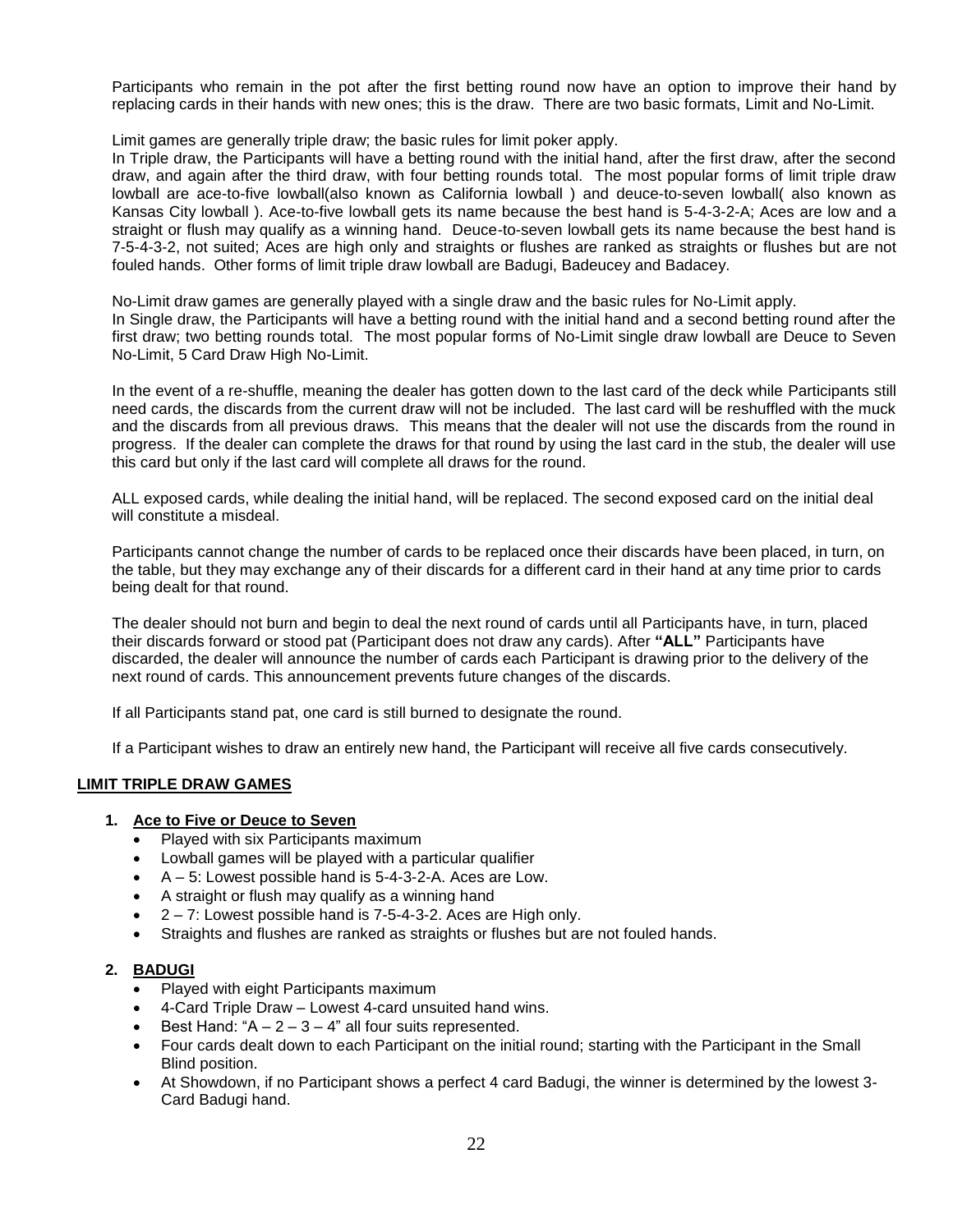# **3. LOWBALL HYBRIDS**

• Played with six Participants maximum

# **BADACEY**

- The pot is split between the best Badugi hand and the best Ace-to-Five hand.
- Check-raising with a perfect hand is permitted.
- Best hand is A, 2, 3, 4 of different suits (A four card Badugi) with a 5 of any suit.
- All draw Lowball rules mentioned in the previous sections apply to these games that are not mentioned above.

# **BADEUCEY**

- The pot is split between the best Badugi hand (excluding the Ace) and the best Deuce-to-Seven hand.
- Check-raising with a perfect hand is permitted.
- Best hand is 2, 3, 4, 5 of different suits with a 7 of any suit. (The "Ace" is always a HIGH CARD)
- All draw Lowball rules mentioned in the previous sections apply to these games that are not mentioned above.

# **NO-LIMIT SINGLE DRAW GAMES**

• Played with seven Participants max

# **1. DEUCE to SEVEN NO-LIMIT SINGLE DRAW**

- $\bullet$  2 7: Lowest possible hand is 7-5-4-3-2. Aces are High only.
- Straights and flushes are ranked as straights or flushes but are not fouled hands.

# **2. 5 CARD NO-LIMIT SINGLE DRAW HIGH ONLY**

• Highest five-card poker hand wins. This is not a lowball game but is governed by all other draw game rules.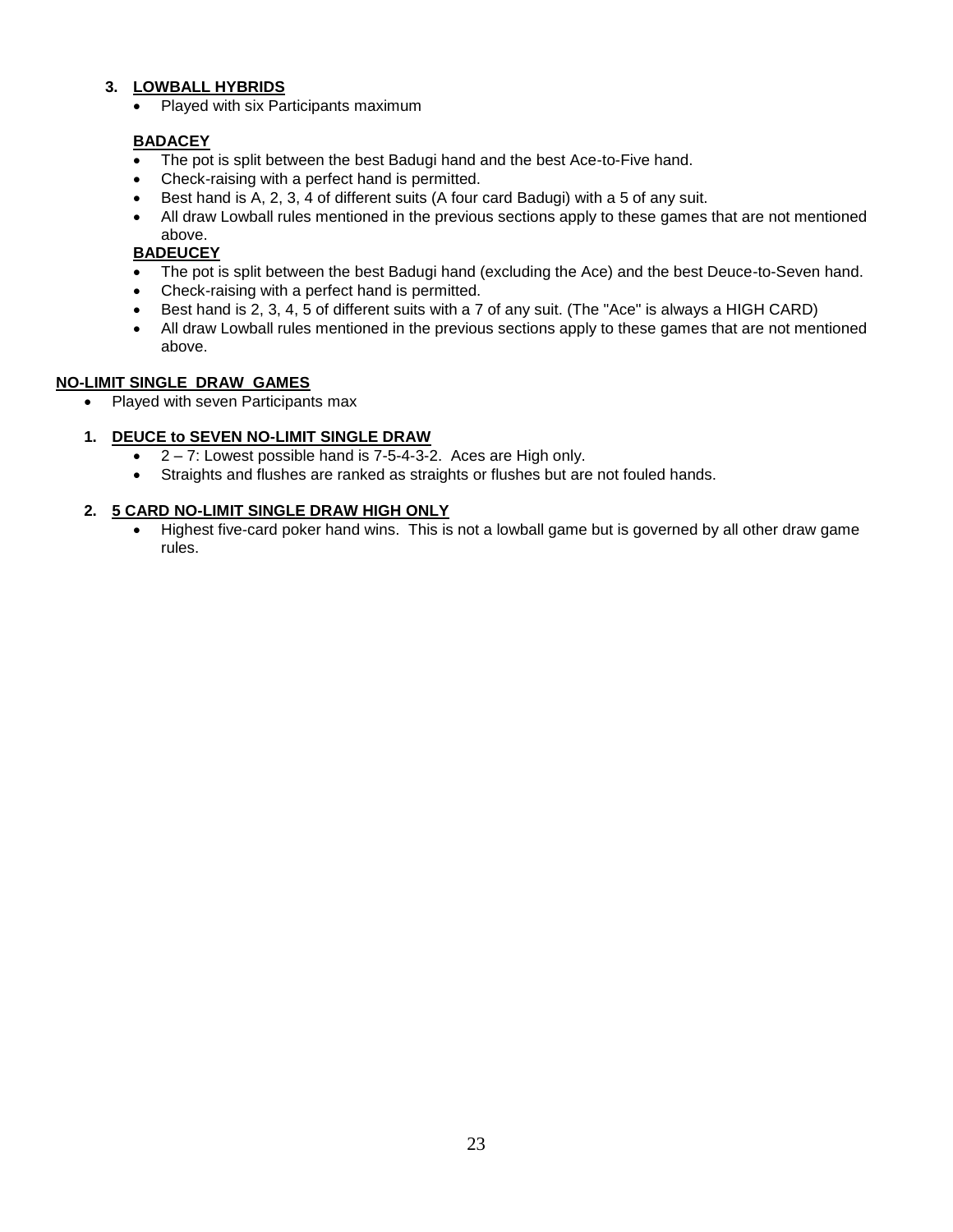# **GLOSSARY OF POKER TERMS**

| <b>TERM</b>                         | <b>DEFINITION</b>                                                                                                                                                                                                                                                                                                                                                                                                                                                                                                                                                                                                                                                                                                                                                                                                                                     |
|-------------------------------------|-------------------------------------------------------------------------------------------------------------------------------------------------------------------------------------------------------------------------------------------------------------------------------------------------------------------------------------------------------------------------------------------------------------------------------------------------------------------------------------------------------------------------------------------------------------------------------------------------------------------------------------------------------------------------------------------------------------------------------------------------------------------------------------------------------------------------------------------------------|
| <b>ACTION</b>                       | The Participant position which follows a check, bet, raise, or fold from the active Participant position<br>to the right                                                                                                                                                                                                                                                                                                                                                                                                                                                                                                                                                                                                                                                                                                                              |
| <b>ACTION OUT OF</b><br><b>TURN</b> | Subject to a penalty and is binding to the Out of Turn Participant if the action to that Participant has<br>not changed. A check, call or fold does not change the action. If action changes, the Out of Turn bet<br>is not binding and is returned to the Out of Turn Participant who then has all options available<br>including making a call, raise or fold. An Out of Turn "FOLD" is binding; the dealer should<br>immediately muck the hand.                                                                                                                                                                                                                                                                                                                                                                                                    |
| <b>ALL-IN</b>                       | A Participant position which has invested all of its remaining chips in the outcome of a hand. In a<br>structured Event, an All-In wager cannot be more than the call of a bet and a full raise, if a raise is an<br>option. In a No-Limit Event, an All-In wager may be for all of the remaining chips which a Participant<br>has on the table. In a Pot-Limit Event, an All-In wager may not be for more than the current pot plus<br>the previous wagers on the table in the round. A Participant can only win that portion of the pot to<br>which he/she has contributed plus other Participants who have called. An All-In for some amount<br>greater that a previous bet but for less than a full raise is not to be interpreted as a raise. Should<br>greater wagers be made by other Participants in the hand; side pots will be established. |
| <b>ANTE</b>                         | A forced bet to initiate tournament play; generally introduced after level 3 or 4 in the structure.                                                                                                                                                                                                                                                                                                                                                                                                                                                                                                                                                                                                                                                                                                                                                   |
| <b>BET</b>                          | A Participant's wager made in turn when facing action. In Tournaments, a Participant's wager will<br>consist of the chip denominations in play according to the structure of the Event.                                                                                                                                                                                                                                                                                                                                                                                                                                                                                                                                                                                                                                                               |
| <b>BET (FIXED</b><br>LIMIT)         | To bet a designated amount based on the structure of the game being played.                                                                                                                                                                                                                                                                                                                                                                                                                                                                                                                                                                                                                                                                                                                                                                           |
| <b>BET (NO LIMIT)</b>               | To bet an amount the minimum of which is the big blind up to the total amount of the chips in the<br>Participant's possession                                                                                                                                                                                                                                                                                                                                                                                                                                                                                                                                                                                                                                                                                                                         |
| <b>BET (POT LIMIT)</b>              | To bet an amount the minimum of which is the big blind up to the total amount currently in the pot.                                                                                                                                                                                                                                                                                                                                                                                                                                                                                                                                                                                                                                                                                                                                                   |
| <b>BET (FORCED)</b>                 | A mandatory bet for the purpose of starting action such as Small or Big Blinds.                                                                                                                                                                                                                                                                                                                                                                                                                                                                                                                                                                                                                                                                                                                                                                       |
| <b>BET (OUT OF</b><br>TURN)         | A Participant's wager made prior to the active Participants to his right completing action. A bet "out of<br>turn" may be binding pending the completion of action from those Participants who have been<br>skipped over.                                                                                                                                                                                                                                                                                                                                                                                                                                                                                                                                                                                                                             |
| <b>BETTING</b><br><b>ROUND</b>      | A complete cycle from the time the first Participant facing action to the last Participant to complete<br>the call. A " BETTING ROUND " may complete one or more times around the table based on<br>subsequent action, raises, all-ins, etc.                                                                                                                                                                                                                                                                                                                                                                                                                                                                                                                                                                                                          |
| <b>BLIND(s)</b>                     | A designated bet by game structure placed before the first card is dealt. The blind(s) is a live bet<br>which can win the pot if not called or raised. A game may be designated as either a single blind or<br>double blind. With a double blind, the first will be designated as the "Small Blind" and the second as<br>the "Big Blind". The Small Blind is generally one half of the value of the Big Blind. Refer to the<br>Tournament Structure.                                                                                                                                                                                                                                                                                                                                                                                                  |
| <b>BOXED CARD</b>                   | A card found "face up" in the deck after shuffle. A boxed card is to be treated as a blank piece of<br>paper, shown to all Participants then placed in to the muck.                                                                                                                                                                                                                                                                                                                                                                                                                                                                                                                                                                                                                                                                                   |
| <b>BRING-IN</b>                     | The forced bet in a seven card game such as Stud, Stud Hi/Low 8 or Better, Stud Hi/Low Regular or<br>Razz to initiate action based on either the high or low card by suit.                                                                                                                                                                                                                                                                                                                                                                                                                                                                                                                                                                                                                                                                            |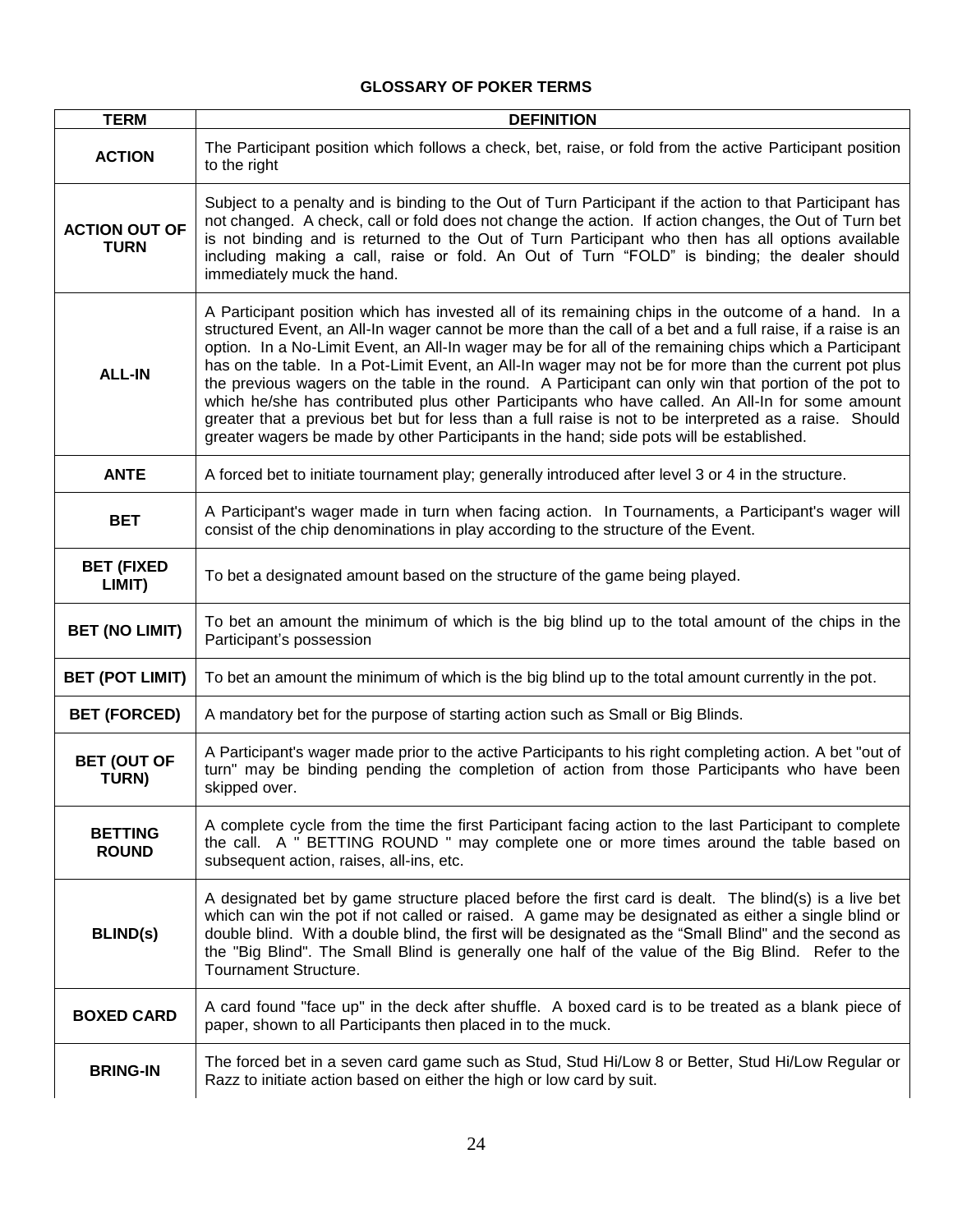| <b>TERM</b>                        | <b>DEFINITION</b>                                                                                                                                                                                                                                                                                                                                                                                                                                                                                                                                                                                            |
|------------------------------------|--------------------------------------------------------------------------------------------------------------------------------------------------------------------------------------------------------------------------------------------------------------------------------------------------------------------------------------------------------------------------------------------------------------------------------------------------------------------------------------------------------------------------------------------------------------------------------------------------------------|
| <b>BURN or BURN</b><br><b>CARD</b> | A burn card is the card(s) removed from the top of the deck by the dealer. The purpose of the burn<br>card is to protect the top of the deck from exposure to the Participants. It is never to be exposed at<br>any time including after completion of the hand. There will be a burn card prior to every betting<br>round. The burn cards will be dropped discretely to the felt, then pushed under a chip in the pot for<br>protection and separation from the other cards that form the muck.                                                                                                             |
| <b>BUTTON</b>                      | An object or disc used to identify a particular action or function including, but not limited to,<br>designating a seat or Participant status at the table. Each button will be distinct and marked to<br>denote its purpose. Ex: Dealer Button, Absent Participant Button, Missed Small or Big Blind Button                                                                                                                                                                                                                                                                                                 |
| <b>BUY-IN</b>                      | The purchase of chips or participant's checks for a tournament. At the time of the Buy-in, a table<br>number and seat will be assigned. A buy-in may consist of cash, casino chips or tokens representing<br>cash such as from a satellite.                                                                                                                                                                                                                                                                                                                                                                  |
| <b>CAGE</b>                        | A secure area with access to the gaming floor from which participants, chip runners, etc., complete a<br>purchase. The purchase may be Participant's checks, tournament entries or a cash-out of<br>Participant's checks for money, etc.                                                                                                                                                                                                                                                                                                                                                                     |
| <b>CALL</b>                        | A call is the placement of a bet equal to a previous Participant's action. In games where there are<br>blinds, the first Participant to act after the initial deal will call by placing an amount equal to the big<br>blind with forward motion towards the pot on the table surface. A Participant will be bound to a call if<br>they verbally announce their intentions to do so.                                                                                                                                                                                                                          |
| <b>CAP</b>                         | In a limit game, an initial bet and the maximum amount of raises in accordance to the rules of the<br>tournament.                                                                                                                                                                                                                                                                                                                                                                                                                                                                                            |
| <b>CARDS SPEAK</b>                 | Any hand that has been placed "face-up" on the surface of the table by the Participant will be read by<br>the dealer or announced by any other Participant at the table. The Participant does not have to<br>correctly identify the hand to win the pot if fully exposed, face-up on the surface of the table. Cards<br>which are held in the Participants hand even though exposed to another Participant should not be<br>read by another Participant.                                                                                                                                                     |
| <b>CHECK</b>                       | A Participant's option of not initiating a bet but retaining all rights to call or raise if faced with a future<br>action. A check can only be an option without either the presence of a blind or another Participants'<br>action.                                                                                                                                                                                                                                                                                                                                                                          |
| <b>CHIP BAGGING</b>                | A procedure used during the closing of a tournament at the end of a day. A Participant will be<br>provided a Tournament Re-Draw Slip with a new table and seat number selected at random. A self-<br>sealing plastic bag will be provided to the Participants to contain and protect his/her chips until the<br>re-start. The Participant will write his/her name and chip count on the outside of the bag before<br>placing chips inside. The dealer will assist the Participants in the process of chip bagging assuring<br>that a copy of the re-draw slip is placed in the bag before the bag is sealed. |
| <b>COLLUSION</b>                   | The act(s) of a group of Participants attempting to influence the outcome of a live action game or<br><b>WSOP Event.</b>                                                                                                                                                                                                                                                                                                                                                                                                                                                                                     |
| <b>COLOR-UP</b>                    | The process of removing smaller denomination chips for chips of larger denomination in a<br>tournament                                                                                                                                                                                                                                                                                                                                                                                                                                                                                                       |
| <b>COMMUNITY</b><br><b>CARDS</b>   | Cards dealt face-up in a flop type game which can be used by all Participants to complete their best<br>hand.                                                                                                                                                                                                                                                                                                                                                                                                                                                                                                |
| <b>COMPLETION</b>                  | Stud, Stud Hi/Low 8 or Better, Stud Hi/Low Regular or Razz: To complete to a full bet following the<br>forced bring-in by either the high or low card by suit. The completion of the bring-in is not a raise;<br>four raises remain.                                                                                                                                                                                                                                                                                                                                                                         |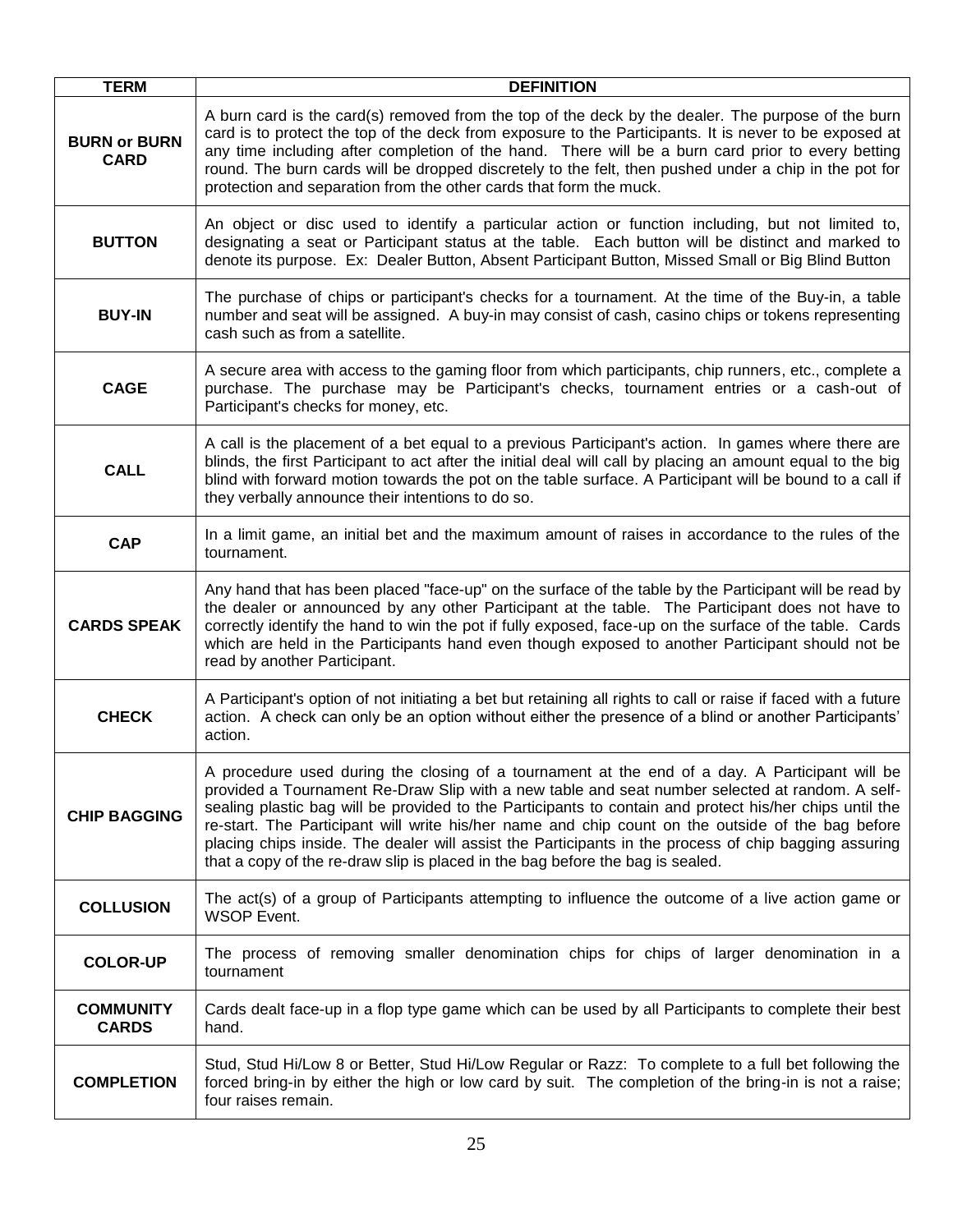| <b>TERM</b>                       | <b>DEFINITION</b>                                                                                                                                                                                                                                                                                                                                                                                                                                                                                                                                                                                             |
|-----------------------------------|---------------------------------------------------------------------------------------------------------------------------------------------------------------------------------------------------------------------------------------------------------------------------------------------------------------------------------------------------------------------------------------------------------------------------------------------------------------------------------------------------------------------------------------------------------------------------------------------------------------|
| <b>CUT</b>                        | To divide the deck into two face-down stacks and then reunite them by placing the bottom stack on<br>top of the former top stack without changing the order of the cards within each stack. The cut should<br>be approximately one half (50%) of the deck.                                                                                                                                                                                                                                                                                                                                                    |
| <b>CUT CARD</b>                   | A plastic card of solid color to be placed under the bottom of the deck before being picked up into the<br>dealer's hand. Often called a "BOTTOM CARD"; used to protect and conceal the bottom of the deck.                                                                                                                                                                                                                                                                                                                                                                                                   |
| <b>DEAD BUTTON</b>                | A Dealer Button placed in front of an empty seat to adjust the movement of the blinds, so that each<br>Participant pays the small and big blinds correctly.                                                                                                                                                                                                                                                                                                                                                                                                                                                   |
| <b>DEAD HAND</b>                  | A hand that has no claim to the pot; a new Participant to the game, a Participant who has moved<br>seats in excess of the number allowed by the poker room procedures, or a new Participant to the<br>table.                                                                                                                                                                                                                                                                                                                                                                                                  |
| <b>DEAL</b>                       | The process of distribution of playing cards to each Participant position.                                                                                                                                                                                                                                                                                                                                                                                                                                                                                                                                    |
| <b>DEALER</b>                     | A poker room employee who distributes the cards to the Participant positions, controls the action of<br>the game and handles all pot duties; but, does not receive a hand or have a financial stake in the<br>game.                                                                                                                                                                                                                                                                                                                                                                                           |
| <b>DEALER'S</b><br><b>CHOICE</b>  | A game that consists of several games to be determined by the Participants in rotation. The series<br>of games will be determined by the structure of the Event or live action game supervisors. A group of<br>plaques will be placed on the table with a plaque for each game as per above. As the Dealer Button<br>moves around the table, the Participant position will make a game selection from the group of<br>plaques. The chosen game will be played for a pre-determined number of hands from one hand up<br>to a maximum of the number of Participants in the game as determined by the structure. |
| <b>DEALER</b><br><b>BUTTON</b>    | A button placed to indicate the designated Participant who will receive the last cards in each round of<br>play. At the start of a new game each Participant will receive a card; the highest card by rank and<br>suit to determine the initial position of the Dealer Button. In tournament play, the Dealer Button will<br>begin in the first live seat to the right of the Dealer. The Dealer Button will move clockwise around<br>the table by one Participant position after each hand.                                                                                                                  |
| <b>DEALT-OUT</b><br><b>BUTTON</b> | A button placed by the dealer in front of a Participant's position denoting that the Participant is to be<br>"DEALT-OUT" of the current hand.                                                                                                                                                                                                                                                                                                                                                                                                                                                                 |
| <b>DEFECTIVE</b><br><b>DECK</b>   | A deck that is damaged in some fashion, contains too many cards for the game in progress,<br>duplicate cards, a joker, more than two boxed cards, cards of different back designs or colors, cards<br>in-play which have become marked or broken, or whose rank or suit can be determined due to a<br>manufacturing imperfection. Defective Decks must be replaced to maintain the security and integrity<br>of the game. Should the dealer determine a defective deck; the floor should be called to initiate<br>replacement.                                                                                |
| <b>DRAW</b>                       | The process of replacing cards in a game such as No-Limit Single Draw or Limit Triple Draw.                                                                                                                                                                                                                                                                                                                                                                                                                                                                                                                   |
| <b>DOWN CARD</b>                  | A card that is dealt face down without exposure to the Participants. A down card may also be the<br>card signed by each dealer as they rotate through the tournament table.                                                                                                                                                                                                                                                                                                                                                                                                                                   |
| <b>EVENT RULES</b>                | A predetermined set of terms and procedures approved for an Event                                                                                                                                                                                                                                                                                                                                                                                                                                                                                                                                             |
| <b>FLOP</b>                       | The first three community cards dealt face down, then turned face up simultaneously with a single<br>motion.                                                                                                                                                                                                                                                                                                                                                                                                                                                                                                  |
| <b>FOLD</b>                       | To surrender a hand or refuse to call a bet when facing action.                                                                                                                                                                                                                                                                                                                                                                                                                                                                                                                                               |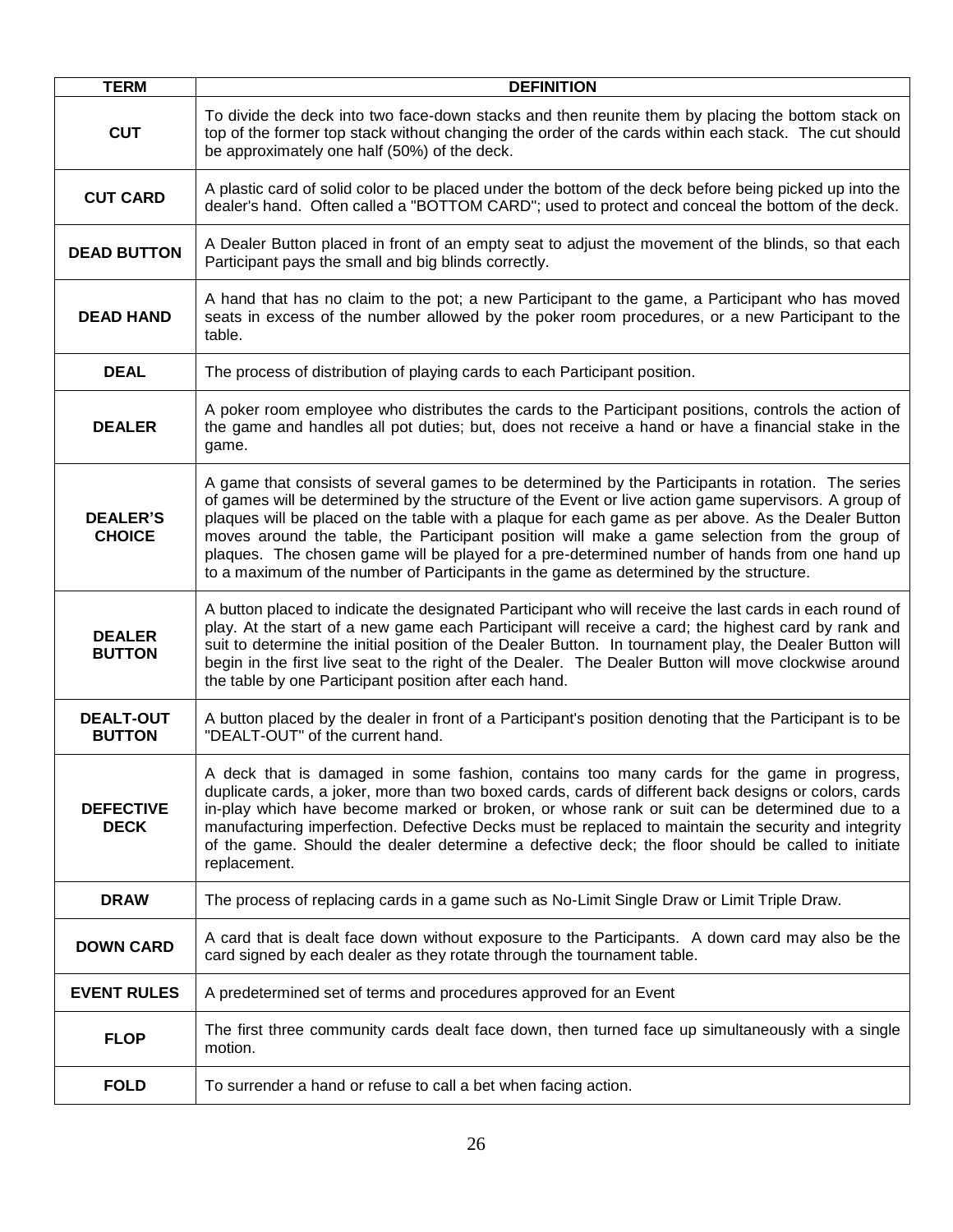| <b>TERM</b>                   | <b>DEFINITION</b>                                                                                                                                                                                                                                                                                                                                                                                                                              |
|-------------------------------|------------------------------------------------------------------------------------------------------------------------------------------------------------------------------------------------------------------------------------------------------------------------------------------------------------------------------------------------------------------------------------------------------------------------------------------------|
| <b>FOREIGN CHIP</b>           | Any chip with a logo other than the logo for the RIO Hotel and Casino or World Series of Poker. Any<br>Foreign Chips will be removed from Event play along with the Participant who introduced the Foreign<br>Chips into play. The Participant will be removed and banned from future Events without a return of<br>tournament entry fees.                                                                                                     |
| <b>HAND</b>                   | The time between the first card being dealt to the determination of a winner and the pushing of the<br>pot; one game in a series of games; one deal; the cards held by a Participant; cards retained by a<br>Participant entitling participation in the action; or the combination of cards necessary to win a pot.                                                                                                                            |
| <b>HEADS-UP</b>               | Only two Participants remaining in action in a given betting round. A tournament designed to be<br>played as a series of two Participant Events; the winner of each moves to a higher bracket ultimately<br>culminating into a final table of the two remaining Participants.                                                                                                                                                                  |
| <b>HOLE CARDS</b>             | A Participant's concealed or down cards.                                                                                                                                                                                                                                                                                                                                                                                                       |
| <b>HOUSE</b>                  | The casino operator or poker room.                                                                                                                                                                                                                                                                                                                                                                                                             |
| <b>LAMMER</b>                 | A button used to designate the number of hands dealt or hands remaining in a tournament such as<br>HORSE. May be several buttons of varying amounts to indicate the total amount of exchange.                                                                                                                                                                                                                                                  |
| <b>LIMITS</b>                 | The range or structure of betting in a game.                                                                                                                                                                                                                                                                                                                                                                                                   |
| <b>LIMIT (FIXED</b><br>LIMIT) | A game played where the minimum bet is the big blind or subsequent raises of the big blind; four<br>raises of the constitutes a cap for the round.                                                                                                                                                                                                                                                                                             |
| <b>LIMIT (NO-</b><br>LIMIT)   | A game played where the minimum bet is the big blind; the maximum bet is for all of the Participant's<br>chips.                                                                                                                                                                                                                                                                                                                                |
| <b>LIMIT (POT-</b><br>LIMIT)  | A game played where the minimum bet is the big blind; the maximum bet is the amount of the current<br>pot.                                                                                                                                                                                                                                                                                                                                     |
| <b>MISDEAL</b>                | A hand dealt incorrectly or the action of dealing a hand incorrectly. Misdeals include but are not<br>limited to: (1) two or more boxed cards found during the initial deal; (2) first card dealt is dealt to the<br>wrong seat; (3) cards are dealt to a seat not entitled to a hand; and (4) a seat entitled to a hand is<br>skipped and dealt out. Please refer to the various forms of MISDEALS in the tournament or live<br>action rules. |
| <b>MUCK</b>                   | The discard pile of cards surrendered or taken out of play.                                                                                                                                                                                                                                                                                                                                                                                    |
| <b>OPEN</b>                   | The first betting action as determined by the blinds or rank and suit of cards for the game.                                                                                                                                                                                                                                                                                                                                                   |
| <b>OPENER</b>                 | The Participant to which the first action is directed.                                                                                                                                                                                                                                                                                                                                                                                         |
| <b>OVERSIZE CHIP</b>          | A wager made with a single chip that is in excess of the previous action.                                                                                                                                                                                                                                                                                                                                                                      |
| <b>PAT</b>                    | In a game such as No-Limit Single Draw or Limit Triple Draw, the Participant's decision to take "NO"<br>cards in any specific drawing round. In Limit Triple Draw, this decision may be changed in any<br>subsequent drawing round remaining.                                                                                                                                                                                                  |
| <b>POT</b>                    | The sum of the ante, blinds, bets and subsequent action.                                                                                                                                                                                                                                                                                                                                                                                       |
| POT (MAIN POT)                | The first pot created in a hand of poker.                                                                                                                                                                                                                                                                                                                                                                                                      |